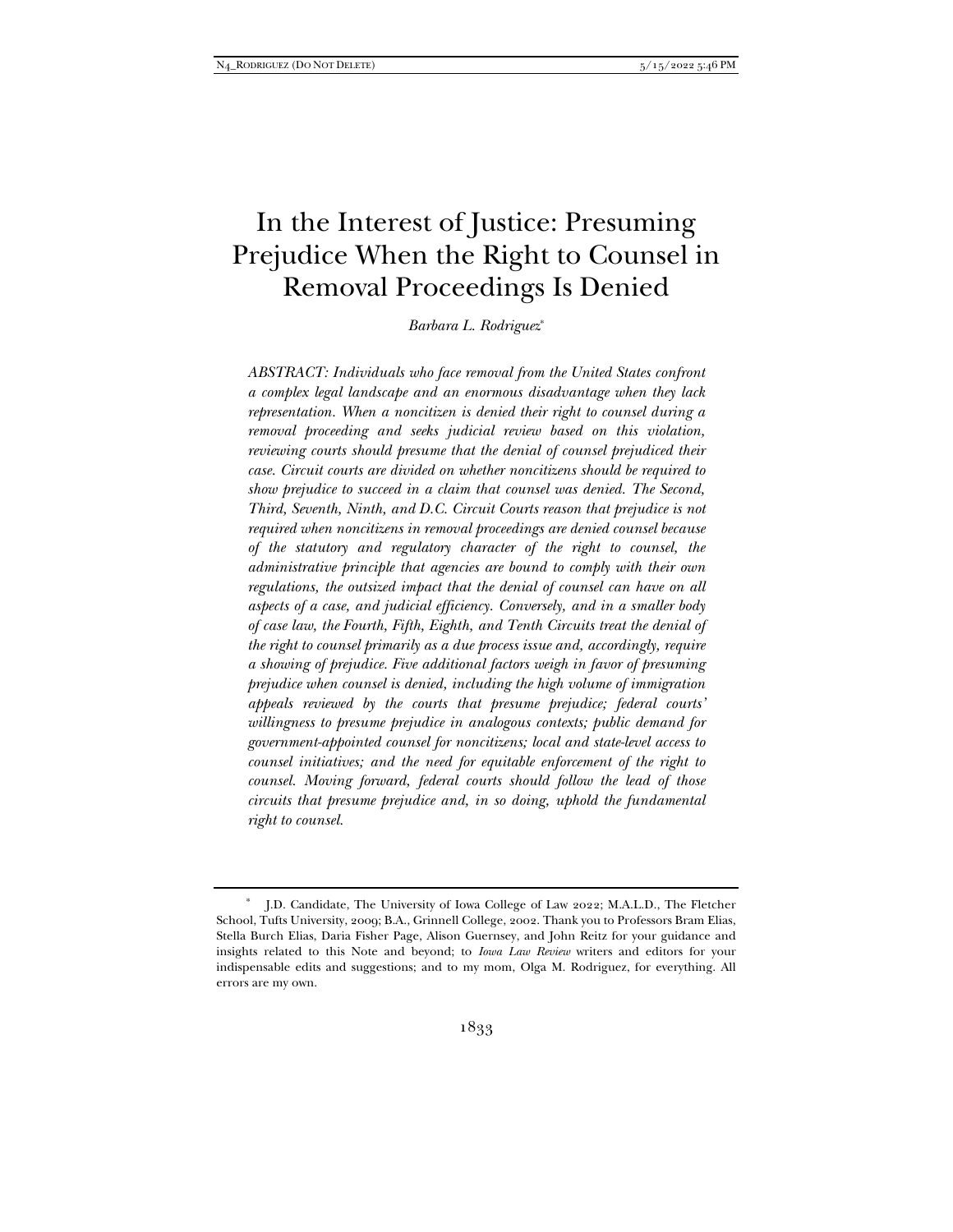| I.   |                                                                     |  |
|------|---------------------------------------------------------------------|--|
| Π.   |                                                                     |  |
|      | A.                                                                  |  |
|      | THE RIGHT TO COUNSEL IN REMOVAL PROCEEDINGS  1840<br>B <sub>r</sub> |  |
|      |                                                                     |  |
|      |                                                                     |  |
|      | 3.                                                                  |  |
|      | C.                                                                  |  |
| III. | CIRCUIT SPLIT OVER WHETHER DENIAL OF COUNSEL CLAIMS IN              |  |
|      | REMOVAL PROCEEDINGS REQUIRE A SHOWING OF PREJUDICE  1845            |  |
|      | $A$ .                                                               |  |
|      | 1. Denial of Counsel Violates Regulations that Were                 |  |
|      | Designed to Uphold a Fundamental Right 1846                         |  |
|      | Denial of Counsel Is Inherently Harmful and<br>2.                   |  |
|      |                                                                     |  |
|      | 3. Judicial Economy Demands Abandoning Prejudice                    |  |
|      |                                                                     |  |
|      | ARGUMENTS IN FAVOR OF PREJUDICE REQUIREMENT  1850<br>$B$ .          |  |
|      | IV. JUSTICE DEMANDS THAT CIRCUIT COURTS PRESUME PREJUDICE           |  |
|      | WHEN A NONCITIZEN IN REMOVAL PROCEEDINGS IS DENIED                  |  |
|      |                                                                     |  |
|      | CIRCUITS THAT REVIEW THE MOST REMOVAL CASES SHOULD<br>$A_{\cdot}$   |  |
|      |                                                                     |  |
|      | FEDERAL COURTS PRESUME PREJUDICE IN ANALOGOUS<br>$B$ .              |  |
|      |                                                                     |  |
|      | PUBLIC INCREASINGLY DEMANDS GOVERNMENT-APPOINTED<br>$C_{\cdot}$     |  |
|      |                                                                     |  |
|      | LOCAL AND STATE JURISDICTIONS RECOGNIZE THE RIGHT TO<br>D.          |  |
|      | APPOINTED COUNSEL IN REMOVAL PROCEEDINGS  1854                      |  |
|      | AN IRREBUTTABLE PRESUMPTION OF PREJUDICE WOULD<br>E.                |  |
|      | PROMOTE EQUITABLE ENFORCEMENT OF THE FUNDAMENTAL                    |  |
|      |                                                                     |  |
|      |                                                                     |  |

# I. INTRODUCTION

On September 20, 2018, Ana Ruth Hernandez Lara ("Hernandez") was arrested by immigration officers and detained at the Stafford County Jail in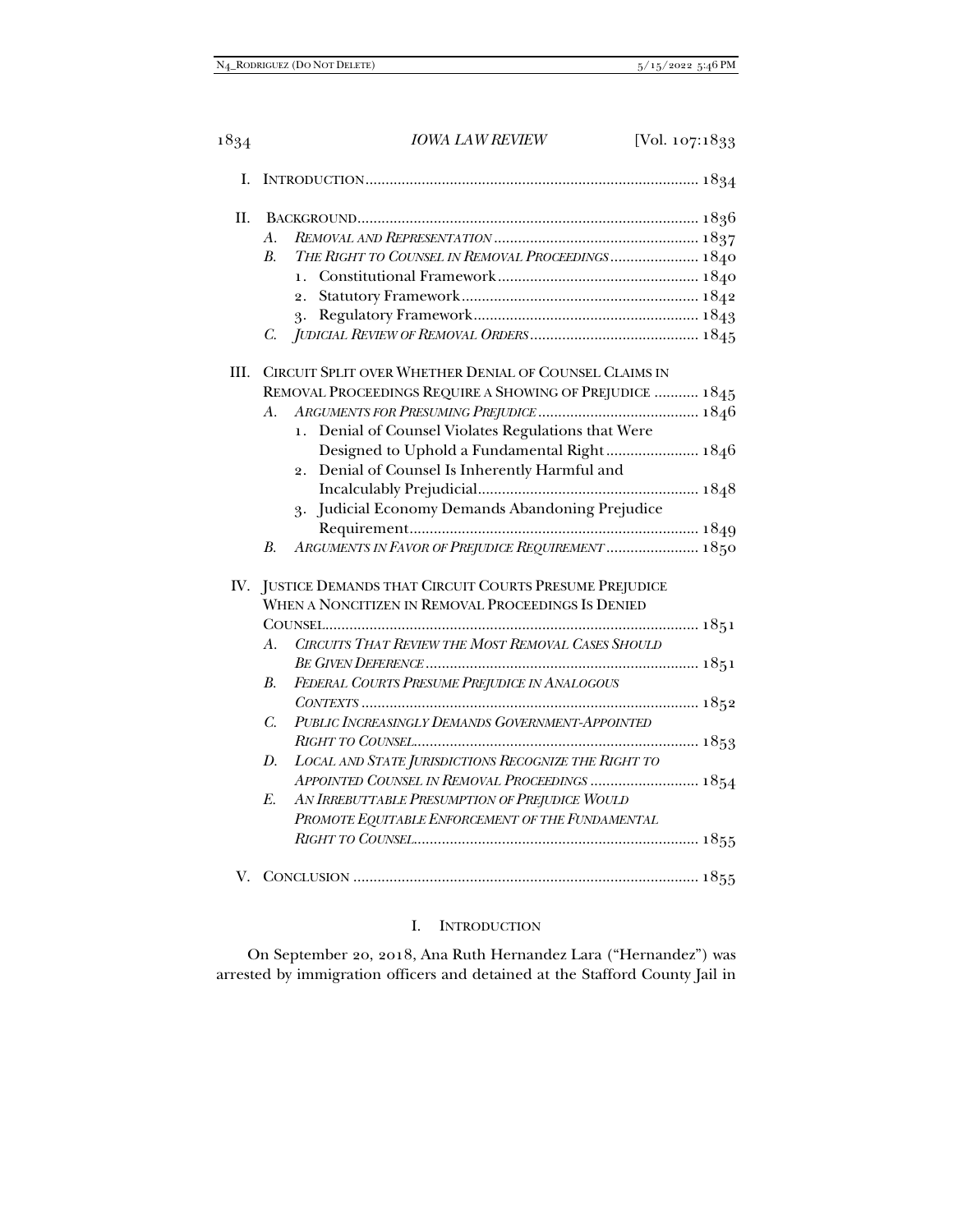Dover, New Hampshire.1 Five years earlier,2 Hernandez fled her home in El Salvador after the notorious 18th Street Gang insisted she work for them, beat up her brother in prison, and repeatedly threatened to kill her when she refused to join their ranks.3 The gang threatened her directly and warned her aunt that she "would 'find [Hernandez's] head in a river or a mountain.'"4 After her arrest, Hernandez remained detained throughout a series of removal proceedings, which culminated in a hearing where she was allowed to seek relief from removal.5

Despite diligent efforts to secure counsel while she was detained and although she eventually found an attorney, Hernandez was forced to represent herself at the final hearing when the immigration judge denied her request for a continuance to allow her newly retained attorney to be present.6 This immigration judge then summarily concluded she was ineligible for asylum or other relief and ordered her removal.7 Hernandez appealed on the basis that the immigration judge's denial of her request for a continuance violated her statutory right to counsel, but the Board of Immigration Appeals ("BIA") affirmed her removal.8

In *Hernandez Lara v. Barr*, a panel of First Circuit judges vacated the BIA's decision.9 The panel concluded that by denying Hernandez's final request for a continuance to allow her new lawyer to appear with her, the immigration judge had "denied her statutory right to counsel."10 The three-judge panel highlighted the challenges posed by Hernandez's ongoing detention and her inability to speak, read, or write English as factors that hindered her ability to retain counsel and further justified her requests for continuances throughout the removal proceedings.<sup>11</sup> In addition to this clear denial of the right to counsel, the court found that "the record inescapably show[ed] that Hernandez was prejudiced by the denial."12 The First Circuit panel stopped short, however, of determining "whether a petitioner who was improperly

- 7*. Id.* at 52.
- 8*. Id.* at 52–53.
- 9*. Id.* at 58.
- 10*. Id.* at 54.
- 11*. Id.* at 55.
- 12*. Id.* at 57.

 <sup>1.</sup> Hernandez Lara v. Barr, 962 F.3d 45, 47 (1st Cir. 2020).

<sup>2</sup>*. See id.*

<sup>3</sup>*. Id.* at 51. *See generally* INT'L CRISIS GRP., LIFE UNDER GANG RULE IN EL SALVADOR (2018), https://www.crisisgroup.org/latin-america-caribbean/central-america/el-salvador/life-undergang-rule-el-salvador [https://perma.cc/BZ4X-XTQ9] (identifying Barrio 18 (the 18th Street Gang) as one of the two largest gangs in El Salvador and one of the main culprits contributing to the country's record-high murder rate).

<sup>4</sup>*. Hernandez Lara*, 962 F.3d at 51 (alteration in original).

<sup>5</sup>*. Id.* at 47.

<sup>6</sup>*. Id.* at 56.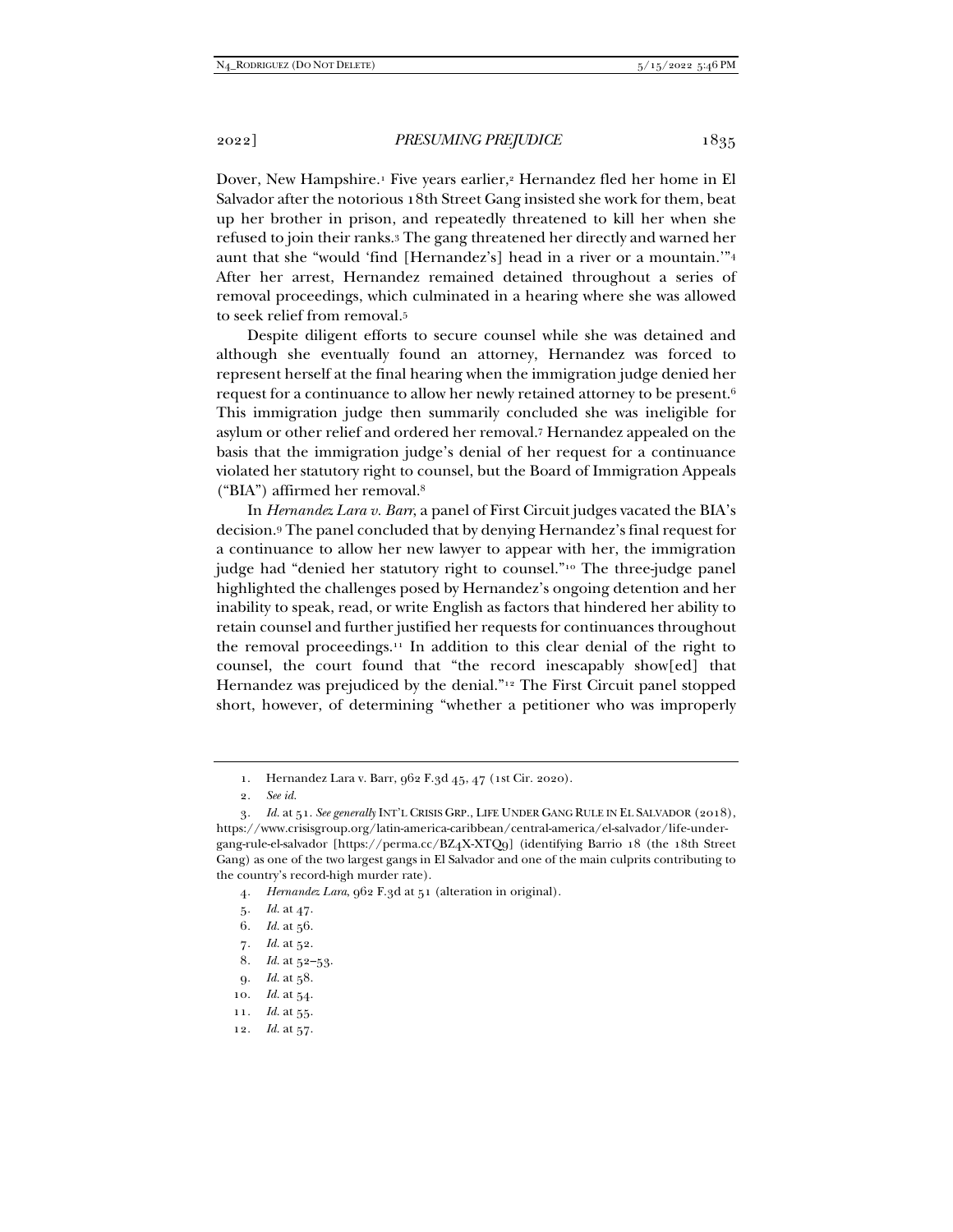denied counsel in immigration proceedings *must* demonstrate that the denial resulted in prejudice."13

In declining to weigh in on this question, the First Circuit left the door open for an ongoing debate with sister circuits. With continuing detentions and deportations amid the COVID-19 pandemic<sup>14</sup> and increased pressure on immigration judges to expedite removals, especially of those already detained,<sup>15</sup> this question presents a pressing issue for courts to consider and on which Congress should act.

This Note argues that reviewing courts should presume prejudice when a noncitizen is improperly denied access to counsel in removal proceedings and seeks relief for that denial.16 Part II presents the sociopolitical and legal landscape that noncitizens face when confronted with removal. Part III explores the arguments raised by circuit courts regarding whether prejudice is required to obtain relief when counsel is denied.17 Part IV argues that federal courts should apply the rules and reasoning of the circuit courts that do not require a finding of prejudice and introduces five additional considerations that likewise weigh in favor of eliminating this requirement.

#### II. BACKGROUND

In assessing how courts treat the denial of counsel in removal proceedings, it is essential to understand what removal entails and the consequences of representation, or lack thereof, as well as the legal framework that underpins the right to counsel in this context.

<sup>13</sup>*. Id.* at 56 (emphasis added).

<sup>14</sup>*. See* Mica Rosenberg & Kristina Cooke, *Amid Pandemic, Sharply Increased U.S. Detention Times Put Migrants at Risk*, REUTERS (Oct. 9, 2020, 6:07 AM), https://www.reuters.com/article/us -usa-immigration-detention-insight/amid-pandemic-sharply-increased-u-s-detention-times-put-mi grants-at-risk-idUSKBN26U15Y [https://perma.cc/F57Q-8PJW] ("Amid a global health emergency, immigrants are being held in U.S. Immigration and Customs Enforcement (ICE) detention for longer than any period in at least a decade, according to ICE data on monthly averages analyzed by Reuters. More than 6,400 detainees have contracted COVID-19 in ICE detention centers around the country, and eight have died.").

<sup>15</sup>*. See Hernandez Lara*, 962 F.3d at 55 n.13.

 <sup>16.</sup> This Note uses the term "noncitizen" to describe foreign nationals who are navigating the U.S. immigration system. For discussion on the significance of this terminology and surrounding debates, see Mihir Zaveri, *This Lawmaker Wants to Remove the Words 'Illegal Alien' From the Law*, N.Y. TIMES (Feb. 16, 2020), https://www.nytimes.com/2020/02/13/us/politics /colorado-illegal-immigrants.html [https://perma.cc/JC7S-QDXH**]**; *see also Glossary: Noncitizen*, U.S. CITIZENSHIP & IMMIGR. SERVS., https://www.uscis.gov/tools/glossary **[**https://perma.cc/ 3GFA-S8DJ] (defining a "noncitizen" as "[a] person without U.S. citizenship or nationality").

<sup>17</sup>*. See also* Jehanzeb Khan, *Tainted from Their Roots: The Fundamental Unfairness of Depriving Foreign Nationals of Counsel in Immigration Court*, 89 U.CIN.L.REV. 1045, 1059–64 (2021) (presenting an alternative analysis of this circuit split).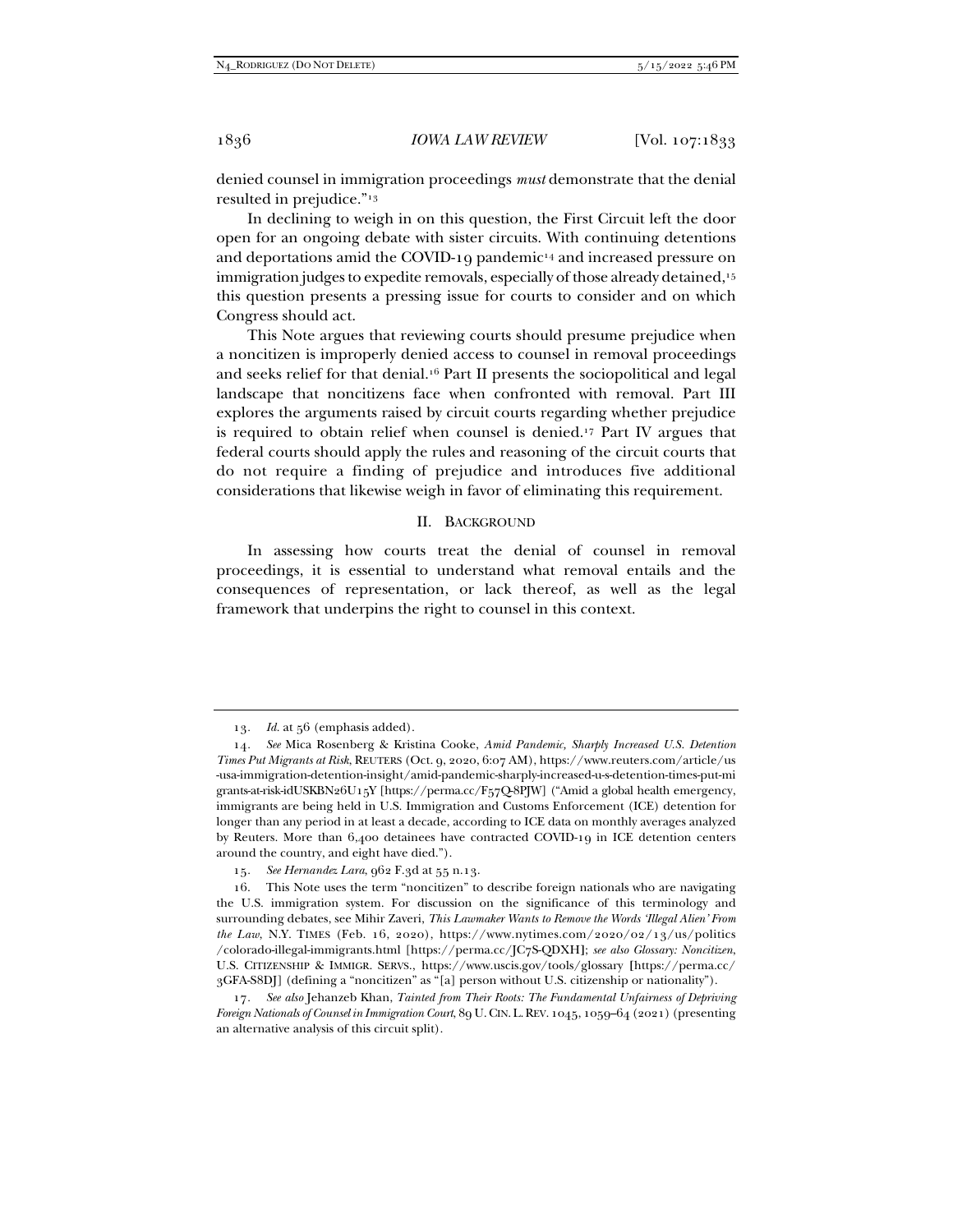#### *A. REMOVAL AND REPRESENTATION*

Deportation has long been considered a death sentence.18 While the Immigration and Nationality Act ("INA") originally mandated deportation procedures for noncitizens who were already present in the United States, the Illegal Immigration Reform and Immigrant Responsibility Act of 1996 ("IIRAIRA") consolidated deportation with exclusion procedures, which apply to foreign nationals seeking admission to the country.19 The term "removal" thus encompasses the consolidated proceedings that prevent foreign nationals from remaining in the United States.20 Despite these variations in nomenclature, the dire consequences for noncitizens are the same: separation from families, $21$  erosion of livelihoods, $22$  exile from the only country and language they may know,<sup>23</sup> and often a return to a place of persecution.24

 19. Illegal Immigration Reform and Immigrant Responsibility Act of 1996, Pub. L. No. 104 –208, 110 Stat. 3009–546 (1996).

21*. See generally* Deborah A. Boehm, *Separated Families: Barriers to Family Reunification After Deportation*, 5 J. ON MIGRATION & HUM. SEC. 401 (2017) (discussing the challenges of keeping families together in the context of deportation).

24*. See* Sieff, *supra* note 18.

<sup>18</sup>*. See* Bridges v. Wixon, 326 U.S. 135, 164 (1945) (Murphy, J., concurring) ("The impact of deportation upon the life of an alien is often as great if not greater than the imposition of a criminal sentence. A deported alien may lose his family, his friends and his livelihood forever[.] Return to his native land may result in poverty, persecution and even death."); *see also* Melissa Crow, *Deportation Is a Death Sentence, and Our Government's Hands Are Bloody*, S. POVERTY L. CTR. (Mar. 3, 2020), https://www.splcenter.org/news/2020/03/03/deportation-death-sentence-and -our-governments-hands-are-bloody [https://perma.cc/A3TM-348H] ("More than 138 innocent people were murdered after being deported by the United States between 2014 and 2018."); Kevin Sieff, *When Death Awaits Deported Asylum Seekers*, WASH. POST (Dec. 26, 2018), https:// www.washingtonpost.com/graphics/2018/world/when-death-awaits-deported-asylum-seekers [https://perma.cc/3NMR-4G3E] (describing the story of Ronald Acevedo, 20, who was murdered in El Salvador six days after being deported from the United States); Sarah Stillman, *When Deportation Is a Death Sentence*, NEW YORKER (Jan. 8, 2018), https://www.newyorker.com/magazin e/2018/01/15/when-deportation-is-a-death-sentence [https://perma.cc/FXX5-A5MM] ("No U.S. government body monitors the fate of deportees, and immigrant-aid groups typically lack the resources to document what happens to those who have been sent back.").

<sup>20</sup>*. See Beyond Asylum: Deportation Relief During the Trump Administration*, TRAC IMMIGR. (Oct. 29, 2020), https://trac.syr.edu/immigration/reports/631 [https://perma.cc/Q7Z2-6M2T] ("[B]ecause it is still possible to have a client whose case is old enough to be in deportation proceedings rather than removal proceedings, specialists in the field take care to use 'removal proceedings' to refer to the most common form of modern Immigration Court proceedings, even though in common parlance 'deportation' and 'removal' have congruent meanings and most non-specialists use them interchangeably.").

<sup>22</sup>*. See* Andrew Selsky, *Farmers Fear Deportation of Workers Could Hurt Livelihood*, AP NEWS (Apr. 24, 2017), https://apnews.com/article/0d54eac7a67847a39b47ea096a3e952d [https://perma .cc/AAP6-T8BN].

<sup>23</sup>*. See* Alissa J. Rubin & Nicholas Bogel-Burroughs, *ICE Deported Him to a Country He'd Never Seen. He Died 2 Months Later*, N.Y. TIMES (Aug. 8, 2019), https://www.nytimes.com/2019/08 /08/us/iraq-jimmy-aldaoud-deport.html [https://perma.cc/6JXB-UQU7].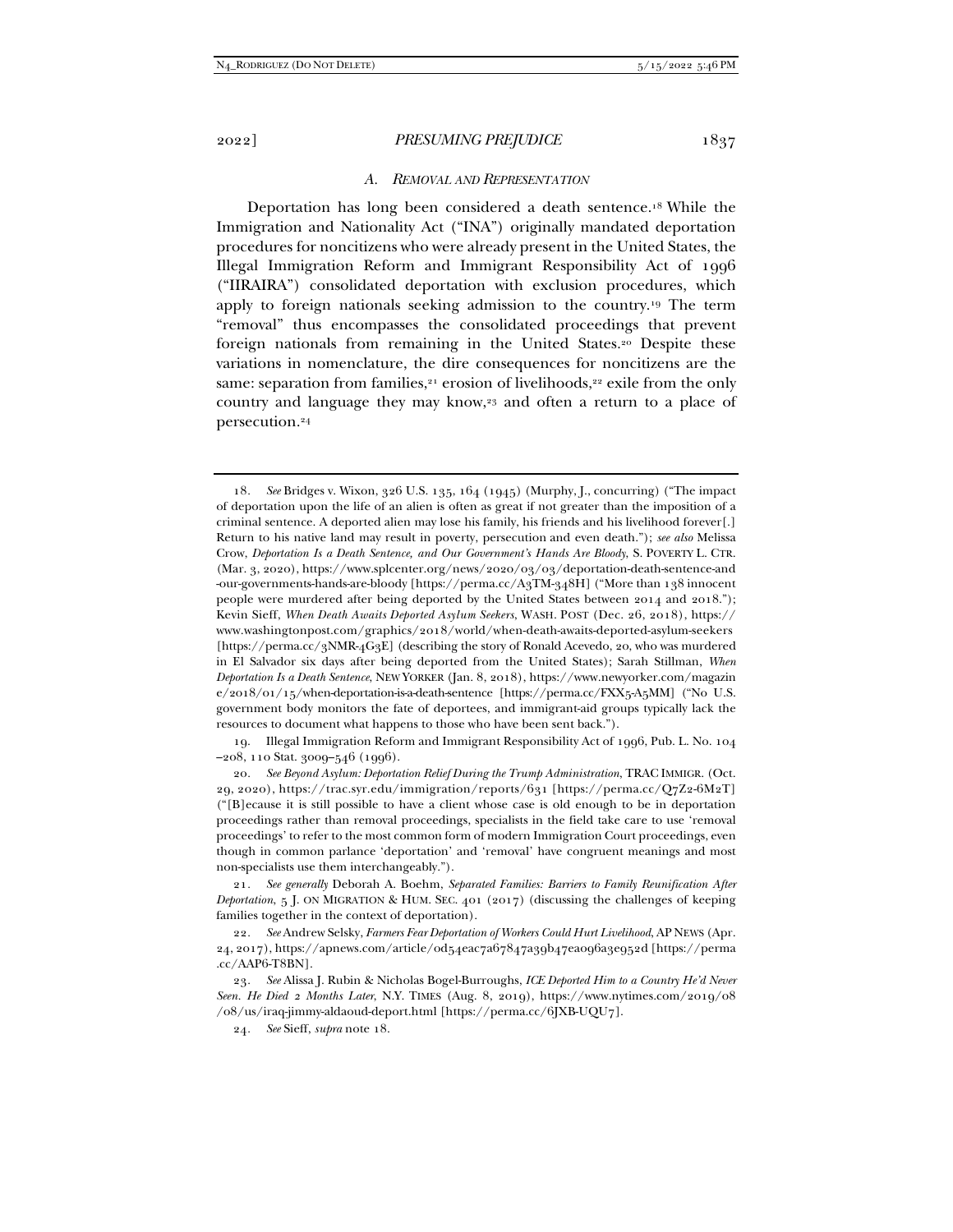The INA, as amended by IIRAIRA and other laws, is a "labyrinthine" system that outlines several roads to removal.<sup>25</sup> The primary removal procedure falls under INA section 240, which states that "[a]n immigration judge shall conduct proceedings for deciding the inadmissibility or deportability of [a noncitizen]."26 To be removed under section 240, noncitizens must be charged with grounds of inadmissibility or removability.27 The U.S. Attorney General can also pursue "special removal proceedings" or expedited removal under sections 235 and 238.28 Such proceedings are typically used for noncitizens convicted of aggravated felonies<sup>29</sup> or for arriving noncitizens, generally at a border or port of entry, when an immigration officer finds no credible fear of persecution in their home country<sup>30</sup> or identifies "security and related grounds" that bar their admission.31

Overall, removals have increased in recent decades.32 This increase is due in part to a range of legal changes, including the passage of IIRAIRA, that created additional removable offenses while limiting judicial discretion to prevent removal.33 These changes have made "[t]he 'drastic measure' of deportation or removal . . . now virtually inevitable for a vast number of noncitizens convicted of crimes."34 More recently, the Trump-Pence administration sought to reshape the U.S. immigration system35 largely through

27*.* Immigration and Nationality Act § 240(2). Grounds of inadmissibility are codified in section 212 and grounds of removability are in section 237.

28*. Id.* §§ 235, 238; *see also infra* Section II.B.2. (discussing a noncitizen's right under the INA to challenge an immigration judge's order of removal).

29*.* Immigration and Nationality Act § 238.

- 30*. Id*. § 235(b)(1)(B)(iii).
- 31*. Id.* § 235(c).

32*. See Latest Data: Immigration and Customs Enforcement Removals*, TRAC IMMIGR. (Feb. 2020), https://trac.syr.edu/phptools/immigration/remove [https://perma.cc/4HJH-BKNS].

33*. AILA Press Release on IIRAIRA Reform*, AM. IMMIGR. LAWS. ASS'N (June 4, 1998), https:// www.aila.org/infonet/aila-press-release-on-iiraira-reform [https://perma.cc/ZJ8Y-VZVG]; *see also* Ruth Gomberg-Muñoz & Sarah Horton, *IIRAIRA at 20: Still Punitive and Unequal*, HUFFPOST (Oct. 1, 2017), https://www.huffpost.com/entry/iiraira-at-20-still-punit\_b\_12273198 [https://perma.cc /H2H2-NC6H] (discussing how IIRAIRA reduced immigration judges' discretion when making immigration decisions).

 34. Padilla v. Kentucky, 559 U.S. 356, 360 (2010) (quoting Fong Haw Tan v. Phelan, 333 U.S. 6, 10 (1948)).

 35. *See* SARAH PIERCE & JESSICA BOLTER, MIGRATION POL'Y INST., DISMANTLING AND RECONSTRUCTING THE U.S. IMMIGRATION SYSTEM: A CATALOG OF CHANGES UNDER THE TRUMP PRESIDENCY 38–42 (2020), https://www.migrationpolicy.org/sites/default/files/publications /MPI\_US-Immigration-Trump-Presidency-Final.pdf [https://perma.cc/ZG9B-SPK8]. *See generally* Stella Burch Elias, *Law as a Tool of Terror*, 107 IOWA L. REV. 1 (2021) (detailing how the Trump Administration used the law as a weapon to terrorize noncitizens living in the United States).

<sup>25</sup>*. See* Usubakunov v. Garland, 16 F.4th 1299, 1300 (9th Cir. 2021) ("For decades, we have described United States immigration law as labyrinthine."); Biwot v. Gonzales, 403 F.3d 1094, 1098 (9th Cir. 2005) (describing immigration laws as "a labyrinth that only a lawyer could navigate").

 <sup>26.</sup> Immigration and Nationality Act § 240(1), 8 U.S.C. § 1229a(1) (2018); *see also infra* Section II.B.2 (discussing a noncitizen's right to counsel under the INA in removal proceedings).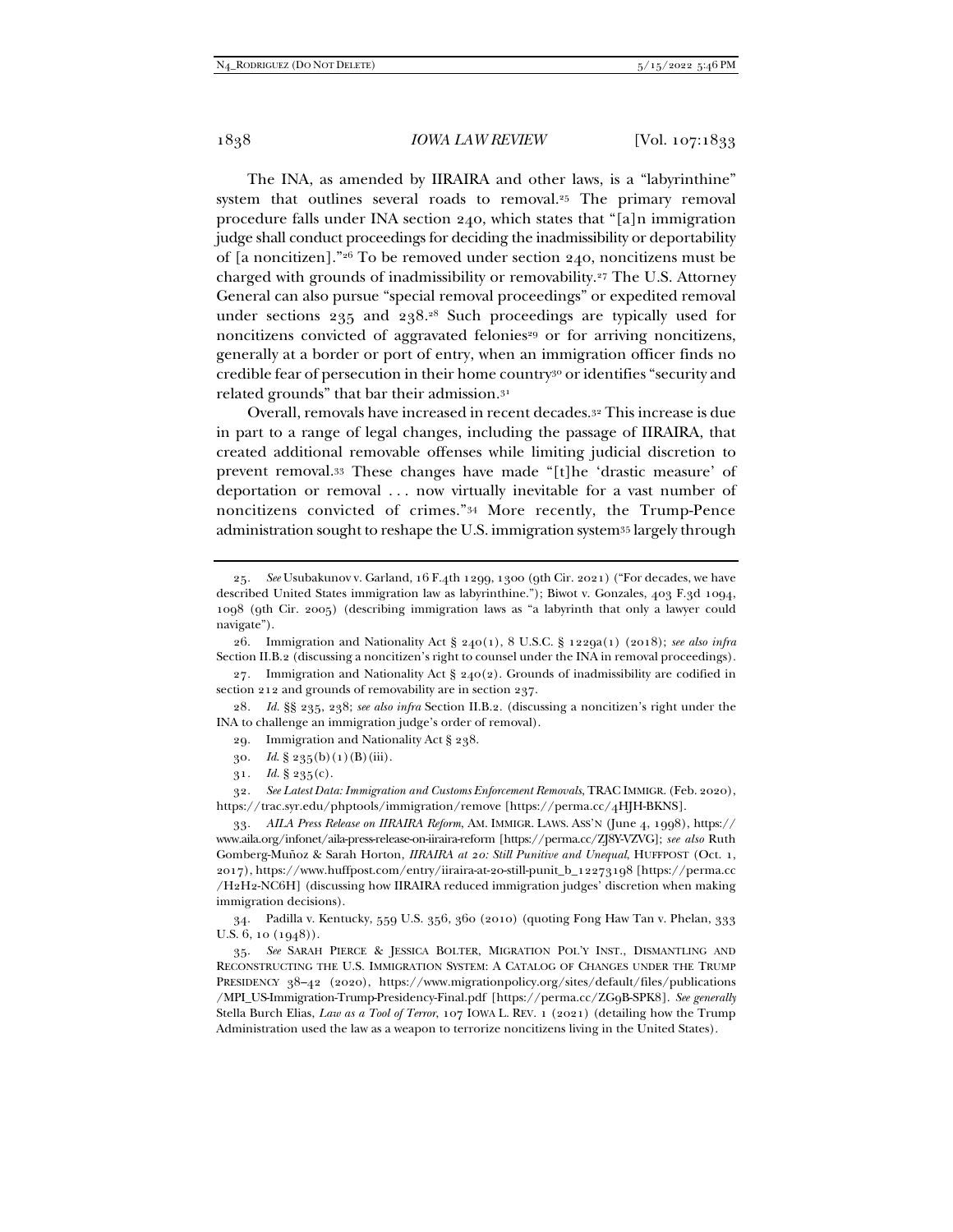expansion of "the [p]opulation [s]ubject to [r]emoval"36 and promotion of aggressive immigration arrests and enforcement.37 Although the Biden-Harris administration has sought to reverse many of these immigration policies, progress in this regard has been mixed.38 Moreover, the federal response to the COVID-19 pandemic has further disrupted the immigration system in ways that are counterproductive to public health and inhumane.39

Lack of legal representation is a constant challenge for noncitizens in removal proceedings. The first *National Study of Access to Counsel in Immigration Court* found "that only 37% of immigrants were represented by counsel in [removal] cases decided during the six-year period from 2007 to 2012.<sup>"40</sup> While the percentage of noncitizens who were represented during removal proceedings grew from 32 to 45 percent during this six-year span, the number of represented noncitizens remained relatively constant.41 This indicates that the increased rate of representation reflected a decrease in case volume and judicial decisions, rather than improved access to counsel.42

This gap in representation is especially alarming due to the correlation between representation and successful claims. The *National Study* confirms long-held assumptions that noncitizens with counsel, even if detained, are more likely to succeed in efforts to remain in the United States than those

 38. *See* Elias, *supra* note 35, at 54–57; *see, e.g.*, Muzaffar Chishti & Jessica Bolter, *Court-Ordered Relaunch of Remain in Mexico Policy Tweaks Predecessor Program, but Faces Similar Challenges*, MIGRATION POL'Y INST. (Dec. 2, 2021), https://www.migrationpolicy.org/article/court-orderrelaunch-remain-in-mexico [https://perma.cc/SDM7-GD3Z**]**.

39*. See generally* Jorge Loweree, Aaron Reichlin-Melnick & Walter Ewing, *The Impact of COVID-19 on Noncitizens and Across the U.S. Immigration System*, AM. IMMIGR. COUNCIL (Sept. 30, 2020), https://www.americanimmigrationcouncil.org/research/impact-covid-19-us-immigration-system [https://perma.cc/CH73-W2HE] (discussing the impact of COVID-19 on the U.S. immigration system); *see also* Emily Kassie & Barbara Marcolini, *'It Was Like a Time Bomb': How ICE Helped Spread the Coronavirus*, N.Y. TIMES (Apr. 25, 2021), https://www.nytimes.com/2020/07/10/us/icecoronavirus-deportation.html [https://perma.cc/XC5G-XM6N] (discussing "how unsafe conditions and scattershot testing helped turn ICE into a domestic and global [COVID-19] spreader").

 40. Ingrid V. Eagly & Steven Shafer, *A National Study of Access to Counsel in Immigration Court*, 164 U. PA. L. REV. 1, 16 (2015).

41*. Id.* at 16–18.

 <sup>36.</sup> PIERCE & BOLTER, *supra* note 35, at 38–42; *see* AM. IMMIGR. LAWS. ASS'N, COGS IN THE DEPORTATION MACHINE: HOW POLICY CHANGES BY THE TRUMP ADMINISTRATION HAVE TOUCHED EVERY MAJOR AREA OF ENFORCEMENT 4–5 (2018), https://www.aila.org/infonet/aila-report-cogsin-the-deportation-machine [https://perma.cc/TE9K-RAKV].

 <sup>37.</sup> *See* AM. IMMIGR. LAWS. ASS'N, *supra* note 36, at 6–11.

<sup>42</sup>*. Id.* Factors such as detention status, geography, nationality, and language abilities among others—all inform the likelihood of securing representation. *Id.* at 34–47; *see also* Patrick G. Lee, *Immigrants in Detention Centers Are Often Hundreds of Miles from Legal Help*, PROPUBLICA (May 16, 2017, 4:00 PM), https://www.propublica.org/article/immigrants-in-detention-centers-areoften-hundreds-of-miles-from-legal-help [https://perma.cc/V8TZ-32BG] ("It's been a strategic move by ICE to construct detention centers in rural areas . . . . [I]t's very difficult to set up a pro bono network when you're geographically three hours away from a big city.").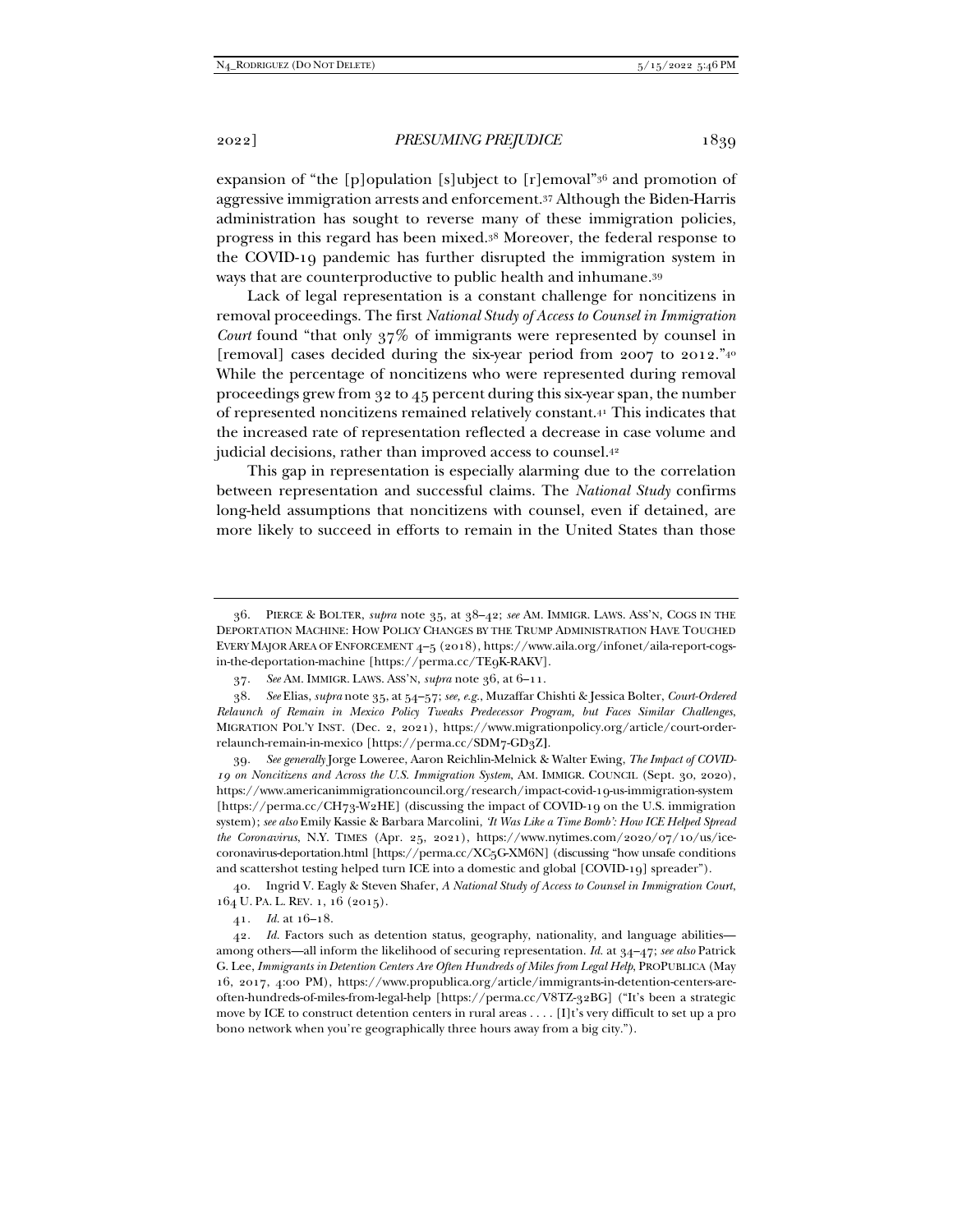without counsel.43 It further shows that it is *nearly impossible* for detained noncitizens to prevail on claims for termination of, or relief from, removal without the assistance of counsel.44 Indeed, "the very circumstances of detention make [the] right [to counsel] a legal fiction for almost all detained immigrants."45

## *B. THE RIGHT TO COUNSEL IN REMOVAL PROCEEDINGS*

The right to counsel in removal proceedings is grounded in the Constitution and the INA, as well as in regulations that were promulgated to support the implementation of this constitutional and statutory right.<sup>46</sup>

## 1. Constitutional Framework

Courts have contemplated the extent to which there is a constitutional basis for a noncitizen's right to counsel. Most analysis centers on the Sixth Amendment right to appointed counsel and Fifth Amendment due process protections.

#### *Sixth Amendment*

The Sixth Amendment guarantees assistance of counsel to criminal defendants in federal prosecutions.47 However, this constitutional right does not extend to the removal context as individuals in removal proceedings are not considered criminal defendants and removal proceedings are civil in nature.48 Therefore, even though some courts recognize a right to counsel in

46*. See generally* Emily Creighton & Robert Pauw, *Right to Counsel Before DHS*, 32ND ANNUAL IMMIGRATION LAW UPDATE SOUTH BEACH (2011), *reprinted in* Am. Immigr. Laws. Ass'n (2011 ed.), https://www.americanimmigrationcouncil.org/sites/default/files/right-to-counsel-beforedhs.pdf [https://perma.cc/28KK-84PT] (exploring the law that governs noncitizens' right to counsel in non-removal settings).

 <sup>43.</sup> Eagly & Shafer *supra* note 40, at 49; *see also* Usubakunov v. Garland, 16 F.4th 1299, 1300 (9th Cir. 2021) ("Navigating the [immigration] system with an attorney is hard enough; navigating it without an attorney is a Herculean task.").

 <sup>44.</sup> Eagly & Shafer *supra* note 40, at 50. The study found that of detained noncitizens who did not secure counsel "99% had their charges sustained and 97% never sought relief from removal." *Id.* at 54.

 <sup>45.</sup> NAT'L IMMIGR. L. CTR., BLAZING A TRAIL: THE FIGHT FOR RIGHT TO COUNSEL IN DETENTION AND BEYOND 1 (2016), https://www.nilc.org/wp-content/uploads/2016/04/Rightto-Counsel-Blazing-a-Trail-2016-03.pdf [https://perma.cc/Z637-BSQ4].

 <sup>47.</sup> U.S. CONST. amend. VI.

<sup>48</sup>*. See* INS v. Lopez-Mendoza, 468 U.S. 1032, 1038 (1984) ("A deportation proceeding is a purely civil action to determine eligibility to remain in this country . . . . Consistent with the civil nature of the proceeding, various protections that apply in the context of a criminal trial do not apply in a deportation hearing."); Abel v. United States, 362 U.S. 217, 237 (1960) ("[D]eportation proceedings are not subject to the constitutional safeguards for criminal prosecutions."); Lozada v. INS, 857 F.2d 10, 13 (1st Cir. 1988) ("Because deportation proceedings are deemed to be civil, rather than criminal, in nature, petitioners have no constitutional right to counsel under the Sixth Amendment.").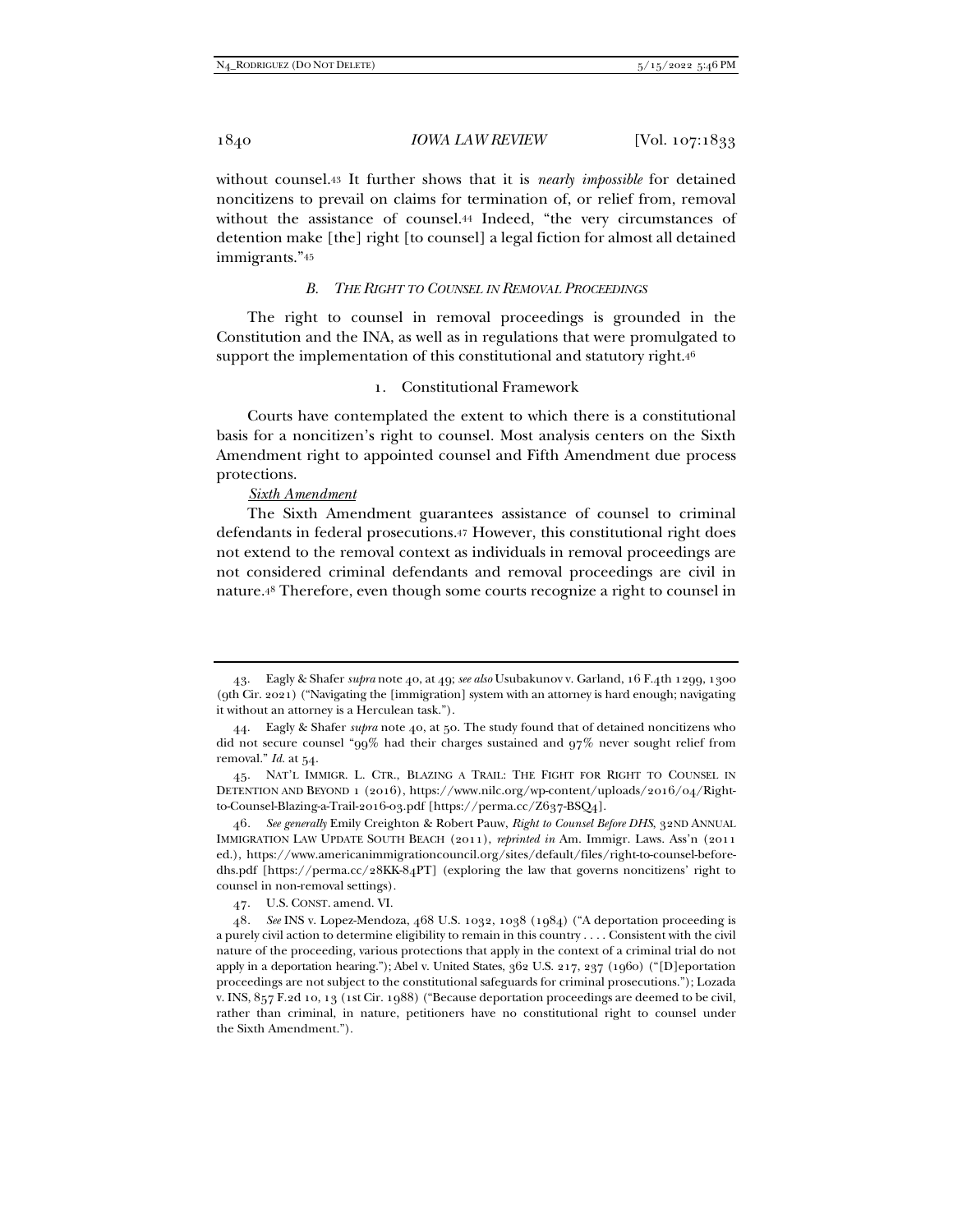limited civil contexts,49 courts do not recognize noncitizens as having a Sixth Amendment right to government-funded counsel in removal proceedings.<sup>50</sup> The Supreme Court has justified this limitation by reasoning that an immigration "judge's sole power is to order deportation; the judge cannot adjudicate guilt or punish the respondent for any crime . . . . [Thus,] the . . . various protections that apply in . . . a criminal trial do not apply in a deportation hearing."51

However, the Court has also acknowledged the blurred lines between criminal and immigration matters and recognized that the logic of this Sixth Amendment right can apply in the context of removal proceedings. In *Padilla v. Kentucky*, which clarified defense attorneys' obligations to noncitizen defendants, the Court noted that removal had become "intimately related to the criminal process" because "[U.S.] law has enmeshed criminal convictions and the penalty of deportation for nearly a century."52 Thus, the Court observed that "as a matter of federal law, deportation is an integral part —indeed, sometimes the most important part—of the penalty that may be imposed on noncitizen defendants who plead guilty to specified crimes."53 This logic shapes how the right to counsel in removal proceedings can be understood.

## *Fifth Amendment*

The Fifth Amendment provides that "[n]o person shall be . . . deprived of life, liberty, or property, without due process of law."54 Because the Constitution does not limit this protection to U.S. citizens, courts recognize an entitlement to "the Fifth Amendment['s guarantee of] due process of law in deportation proceedings."55 These due process guarantees can include the

- 52. Padilla v. Kentucky, 559 U.S. 356, 365–66 (2010).
- 53*. Id.* at 364 (footnote omitted).
- 54. U S. CONST. amend. V.

 <sup>49.</sup> *See* Benjamin Good, *A Child's Right to Counsel in Removal Proceedings*, 10 STAN. J. CIV. RTS & C.L. 109, 11112 (2014); *see also, e.g.*, Application of Gault, 387 U.S. 1, 41 (1967) (finding a right to appointed counsel in juvenile delinquency proceedings where child may be subject to institutional commitment).

 <sup>50.</sup> Matthew S. Mulqueen, *Access to Counsel in Immigration Proceedings*, AM. BAR ASS'N (Feb. 20, 2019), https://www.americanbar.org/groups/litigation/publications/litigation-news/featur ed-articles/2019/access-counsel-immigration-proceedings [https://perma.cc/WQ73-J5MB].

<sup>51</sup>*. Lopez-Mendoza*, 468 U.S. at 1038.

 <sup>55.</sup> Reno v. Flores, 507 U.S. 292, 306 (1993); *see also* Yamataya v. Fisher, 189 U.S. 86, 100 –01 (1903) ("[T]his court has never held . . . that administrative officers . . . may disregard the fundamental principles that inhere in 'due process of law' as understood at the time of the adoption of the Constitution."); Tawadrus v. Ashcroft, 364 F.3d 1099, 1103 (9th Cir. 2004) ("Congress has recognized [the right to counsel in an immigration hearing] among the rights stemming from the Fifth Amendment guarantee of due process that adhere to individuals that are the subject of removal proceedings." (citing Rios-Berrios v. INS, 776 F.2d 859, 862 (9th Cir.  $1985$ ))).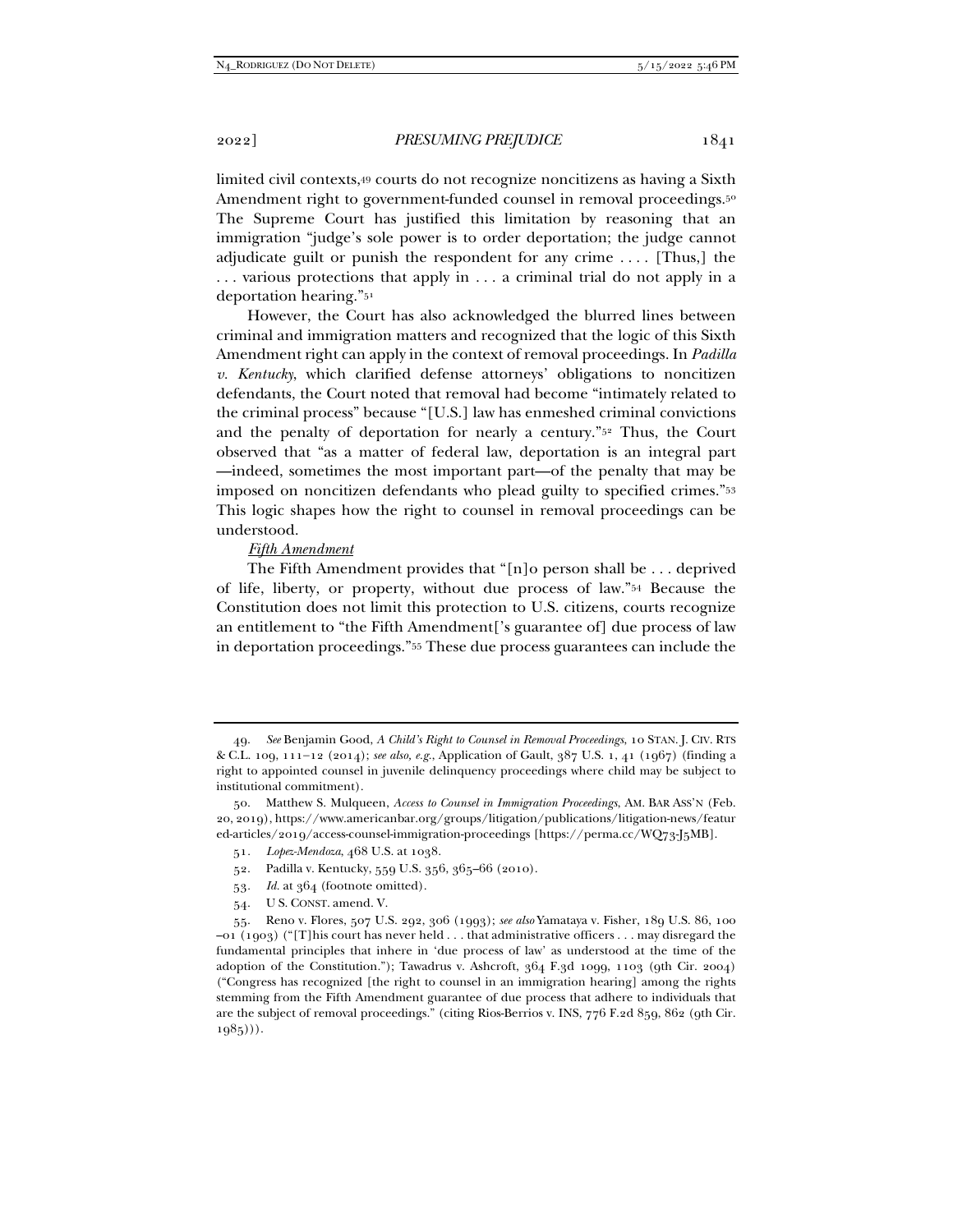right to counsel, though to date, courts only recognize a right to counsel at the noncitizen's expense.56

It remains an open "question . . . whether the Fifth Amendment's general guarantee of due process provides a basis for the *appointment of* counsel during removal proceedings."57 At least one circuit court posits "that individual [noncitizens] could have a right to counsel at the government's expense on a case-by-case basis because of their specific circumstances."58 These circumstances, some scholars argue and courts note, may include those of unaccompanied minors,<sup>59</sup> detained lawful permanent residents,<sup>60</sup> and noncitizens who are mentally incompetent.61 Courts have been especially sympathetic toward noncitizen children "but have thus far declined to determine that immigrant children, as a class, have a due process right to appointed counsel."62 Indeed, federal courts have so far refused to recognize that the Fifth Amendment guarantees *any* class of noncitizens a right to appointed counsel in removal proceedings.63

## 2. Statutory Framework

In addition to the constitutional underpinnings of the right to counsel, Congress directly addressed the right to counsel in removal proceedings in section 292 of the INA.64 Section 292 states that "[i]n any removal proceedings before an immigration judge and in any appeal proceedings before the Attorney General from any such removal proceedings, the person concerned shall have the privilege of being represented . . . ."65 Courts thus interpret the INA as creating a statutory right to counsel in removal proceedings.66

 <sup>56.</sup> KATE M. MANUEL, CONG. RSCH. SERV., R43613, ALIENS' RIGHT TO COUNSEL IN REMOVAL PROCEEDINGS: IN BRIEF 2 & n.10 (2016).

 <sup>57.</sup> Mulqueen, *supra* note 50 (emphasis added).

 <sup>58.</sup> MANUEL, *supra* note 56, at ii; *see, e.g.*, Aguilera-Enriquez v. INS, 516 F.2d 565, 568 n.3 (6th Cir. 1975) ("Where an unrepresented indigent alien would require counsel to present his position adequately to an immigration judge, he must be provided with a lawyer at the Government's expense. Otherwise, 'fundamental fairness' would be violated.").

<sup>59</sup>*. See* Good, *supra* note 49, at 112 (arguing for "a reconsideration of the complete lack of guaranteed counsel in immigration proceedings involving children").

 <sup>60.</sup> Michael Kaufman, Note, *Detention, Due Process, and the Right to Counsel in Removal Proceedings*, 4 STAN. J. CR. & C.L. 113, 116 (2008).

 <sup>61.</sup> Franco-Gonzales v. Holder, 828 F. Supp. 2d 1133, 1148–50 (C.D. Cal. 2011).

 <sup>62.</sup> Mulqueen, *supra* note 50. *See generally* Good, *supra* note 49 (discussing relevant history and the doctrinal underpinnings of legal representation for children in removal proceedings).

<sup>63</sup>*. See, e.g.*, United States v. Silvestre-Gregorio, 983 F.3d 848, 850 (6th Cir. 2020) ("[T]here is no constitutional right to government-provided counsel at civil removal proceedings . . . .").

 <sup>64.</sup> *See* Immigration and Nationality Act § 292, 8 U.S.C. § 1362 (2018).

<sup>65</sup>*. Id.*

 <sup>66.</sup> MANUEL, *supra* note 56, at 4–5; *see also* Castro-O'Ryan v. INS, 847 F.2d 1307, 1312 (9th Cir. 1987) ("The legislative history of this provision confirms that Congress wanted to confer a *right*.").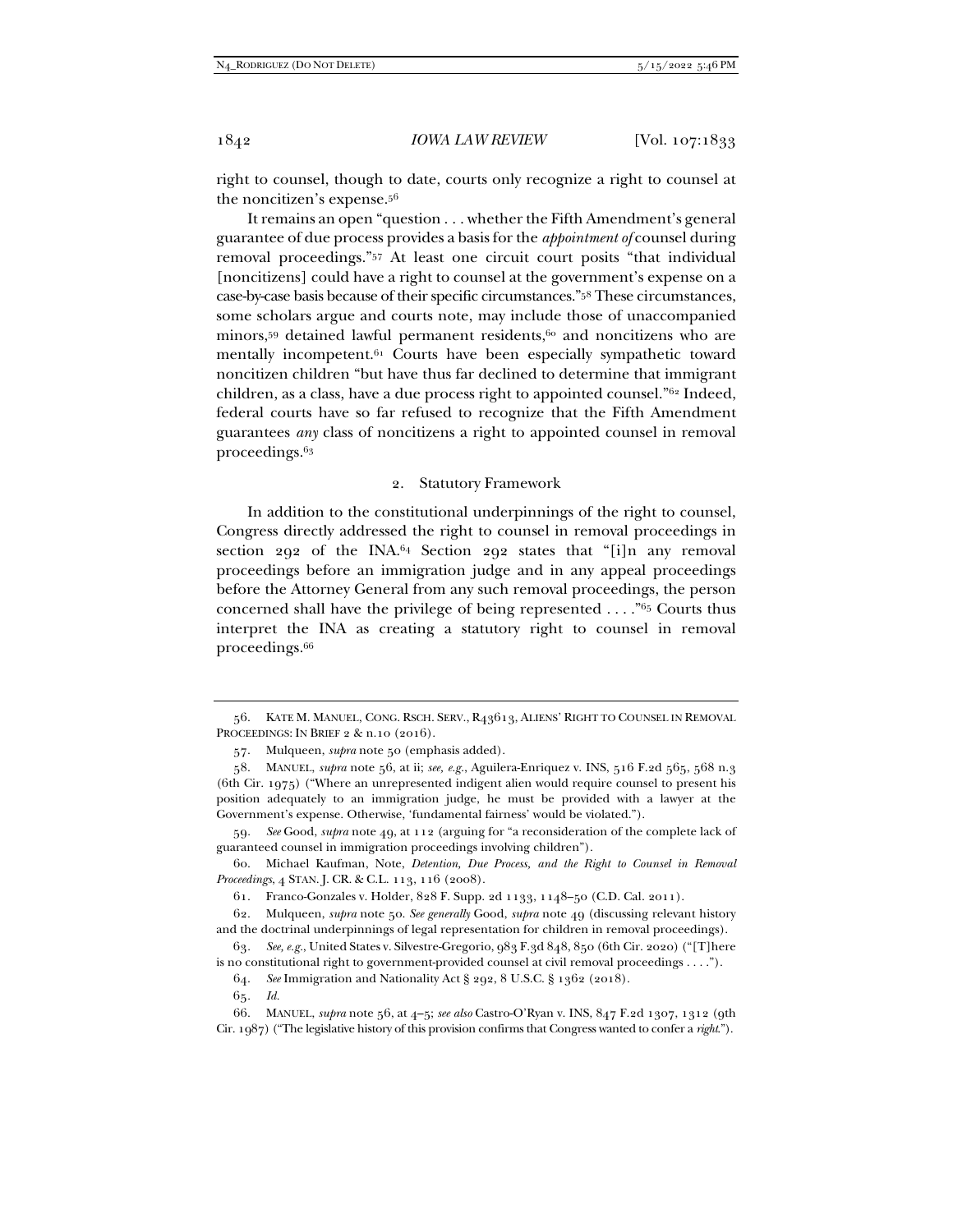However, this statutory right does not apply to every type of removal proceeding outlined in the INA. For example, when a court orders the removal of a noncitizen under INA section 240, based on grounds of inadmissibility or removability, the noncitizen has the right to contest the charges at an evidentiary hearing before an immigration judge in which they "shall have the privilege of being represented."67 They also have the right to challenge an immigration judge's decision by appealing to the BIA and then through judicial review with the U.S. Courts of Appeals. In contrast, under INA sections 235 and 238(b), noncitizens are subject to different forms of "expedited removal," an administrative process without the same guarantees to evidentiary hearings, judicial review, or counsel.68 This Note focuses on the right to counsel in removal proceedings under INA section 240.

## 3. Regulatory Framework

The statutory right to counsel is supported by federal regulations that enumerate the specific actions immigration courts and judges must take—or refrain from taking—in removal proceedings.69 These requirements include, among others, advising the noncitizen of their right to representation, providing information about locally available pro bono legal services, and confirming the noncitizen's receipt of their appeal rights.70 Courts generally find that a noncitizen's right to counsel is "satisfied if the immigration judge inquires whether the [noncitizen] wishes counsel, gives [them] a reasonable period of time in which to obtain it, and determines that any waivers of this right are knowing and voluntary."71

Conversely, the violation of these regulations can constitute the improper denial of the right to counsel. Whether counsel is improperly denied is a factspecific inquiry. Courts have found the denial of counsel when: (1) an immigration judge failed to advise a noncitizen of their right to counsel in a

<sup>67.</sup> Immigration and Nationality Act  $\S$  240(b)(4)(A).

 <sup>68.</sup> *See* AM. IMMIGR. COUNCIL, A PRIMER ON EXPEDITED REMOVAL 2 (2019), https://www.am ericanimmigrationcouncil.org/sites/default/files/research/primer\_on\_expedited\_removal.pdf [https://perma.cc/S5DJ-CHKG] (describing the basic mechanics of expedited removal); HILLEL R. SMITH, CONG. RSCH. SERV., R45314, EXPEDITED REMOVAL OF ALIENS: LEGAL FRAMEWORK 8–11, 40–41 (2019) (discussing implementation and expansion of expedited removal and the treatment of petitions for review of expedited removal proceedings by federal courts).

<sup>69</sup>*. See, e.g.*, 8 C.F.R. § 292.1–.6 (2022) (dealing with representation and appearances); *id.* § 1240.3 ("The respondent may be represented at the hearing by an attorney or other representative . . . ."); *id.* § 1240.6 ("[T]he immigration judge may grant a reasonable adjournment . . . ."); *id.* § 1240.10(c) ("The immigration judge shall not accept an admission of removability from an unrepresented respondent who is incompetent or under the age of 18 and is not accompanied by an attorney or legal representative, a near relative, legal guardian, or friend  $\ldots$ ").

<sup>70</sup>*. Id.* § 1240.10(a).

 <sup>71.</sup> MANUEL, *supra* note 56, at 5.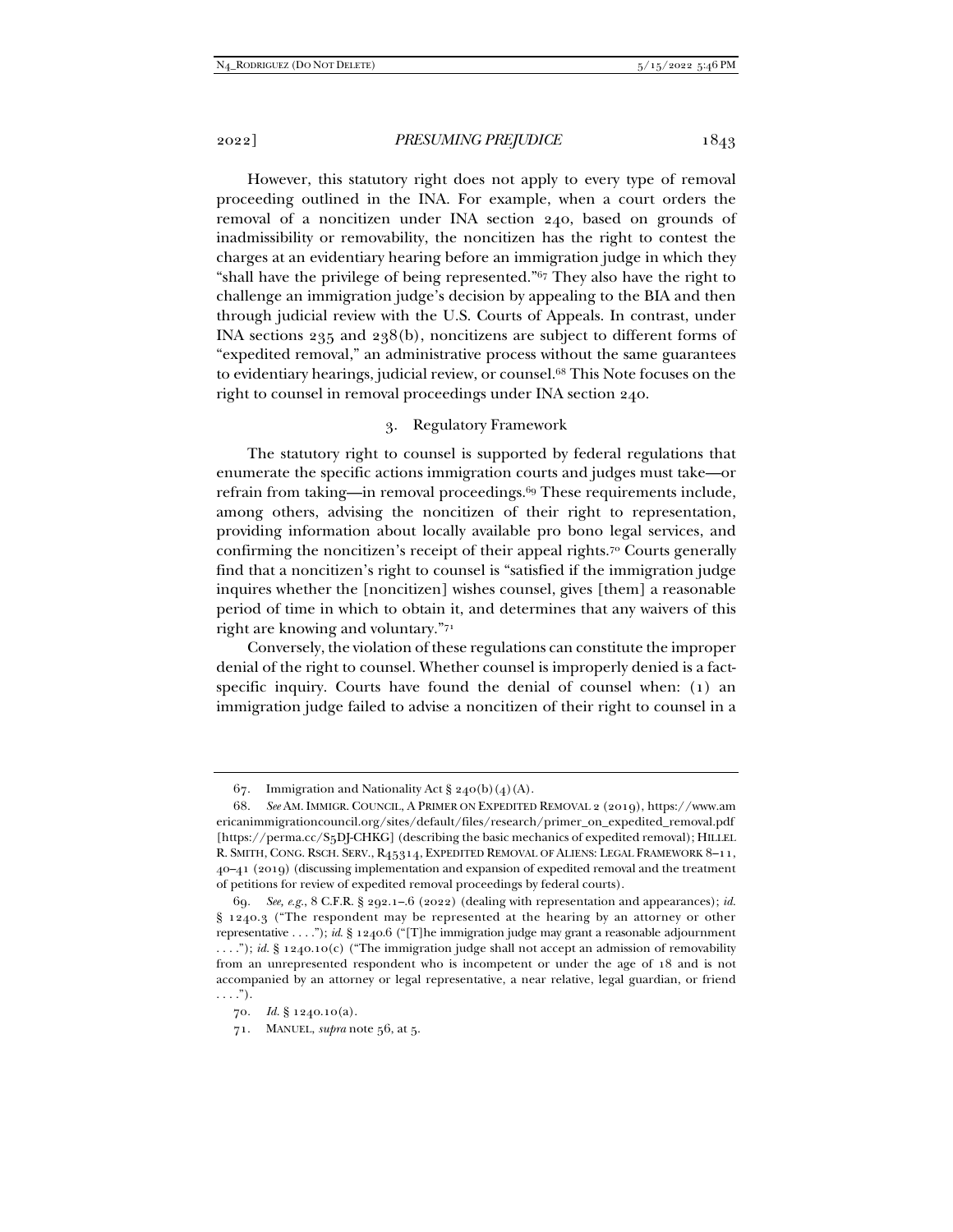language they understood; $7^2$  (2) a noncitizen was transferred to a remote facility without notice to their attorney;73 (3) an immigration judge failed to grant a continuance to permit a noncitizen to secure counsel;<sup>74</sup>  $(4)$  an immigration judge exercised "unexplained haste in beginning deportation proceedings" when combined with other factors;75 (5) an immigration judge prevented a noncitizen from consulting with counsel prior to signing a voluntary departure form;76 (6) an immigration judge did not explain or confirm that the noncitizen understood free legal resources were available;77 and (7) an immigration judge denied the noncitizen a change of venue to allow for the retention of counsel.78

When an immigration judge improperly deprives a noncitizen of their right to counsel, the noncitizen can seek judicial review of the immigration judge's decision.

74*. See, e.g.*, Hernandez Lara v. Barr, 962 F.3d 45, 56 (1st Cir. 2020) (finding that an immigration judge's denial of a request for a continuance "failed to 'meaningfully effectuate' the statutory right to counsel" (quoting *In re* C-B-, 25 I. & N. Dec 888, 889 (2012))); Biwot v. Gonzales, 403 F.3d 1094, 1100 (9th Cir. 2005) (finding that denial of continuance was equivalent to denial of counsel when noncitizen required continuance to seek an attorney).

75*. See, e.g.*, Rios-Berrios v. INS, 776 F.2d 859, 862–63 (9th Cir. 1985) (finding that "the immigration judge . . . should have continued the hearing so as to provide the petitioner a reasonable time to locate counsel, and permit counsel to prepare for the hearing" and that the petitioner's transfer to a different facility and judge's "unexplained haste in beginning deportation proceedings, combined with the fact of petitioner's incarceration, his inability to speak English, and his lack of friends in this country, demanded more than lip service to the right of counsel declared in statute and agency regulations").

76*. See, e.g.*, *Orantes-Hernandez*, 919 F.2d at 565 (affirming district court finding that when immigration agents prevented petitioners from consulting with counsel before agreeing to voluntary departure, they impeded petitioners' right to counsel).

77*. See, e.g.*, Leslie v. Att'y Gen., 611 F.3d 171, 175 (3d Cir. 2010) (finding denial of counsel when immigration judge did not "advise [noncitizen] of the availability of free legal services and neglected to confirm [their] receipt of the list of these programs").

78*. See, e.g.*, Castro-O'Ryan v. INS, 847 F.2d 1307, 1313 (9th Cir. 1987) (finding an effective denial of counsel when an immigration judge declined to grant a request for a change of venue from Arizona to California where the petitioner had material witnesses and an attorney whom he could not afford to bring to Arizona).

<sup>72</sup>*. See, e.g.*, United States v. Reyes-Bonilla, 671 F.3d 1036, 1046 (9th Cir. 2012) (finding a denial of counsel when a noncitizen who did not speak or read English was informed of the charges against him and his statutory rights entirely in English); United States v. Ramos, 623 F.3d 672, 683 (9th Cir. 2010) (finding a violation of the right to counsel when a noncitizen "did not receive a competent explanation of his rights in a language he could understand" thereby invalidating his express waiver of the right to counsel).

<sup>73</sup>*. See, e.g.*, Orantes-Hernandez v. Thornburgh, 919 F.2d 549, 566 (9th Cir. 1990) (affirming the district court's finding that transferring noncitizens to remote detention facilities interfered with attorney-client relationships); *see also generally* HUM. RTS. WATCH, LOCKED UP FAR AWAY: THE TRANSFER OF IMMIGRANTS TO REMOTE DETENTION CENTERS IN THE UNITED STATES (2009), https://www.hrw.org/sites/default/files/reports/us1209webwcover\_0.pdf [https://perma .cc/7EDN-KB5L] (analyzing the scale and human rights impact of 1.4 million detainee transfers that took place between 1999 and 2008).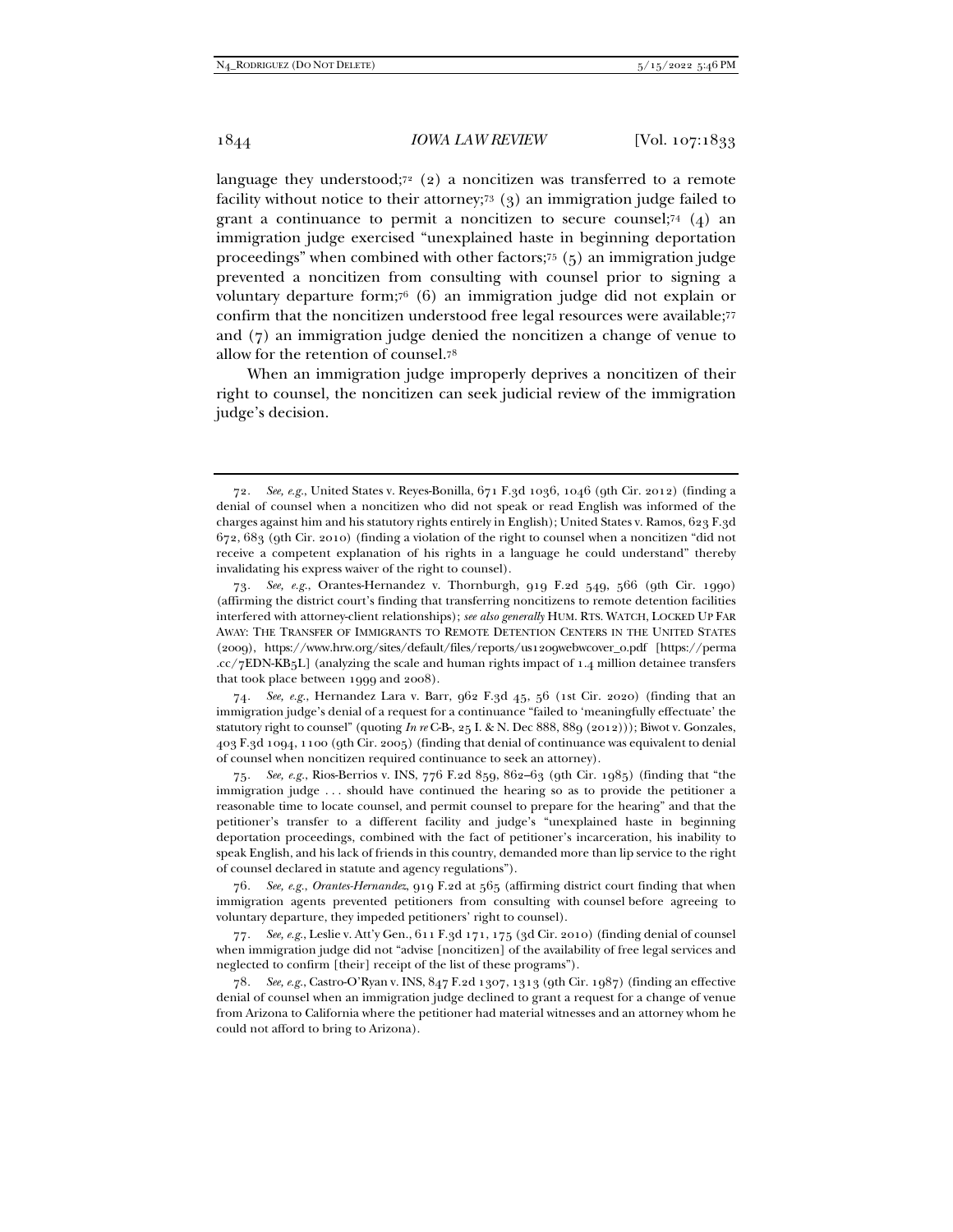#### *C. JUDICIAL REVIEW OF REMOVAL ORDERS*

The INA established the circumstances and procedures by which a noncitizen may seek judicial review of a removal order by a federal court of appeals.79 A petition for judicial review can only be filed after all administrative remedies are exhausted.80 But this is no easy task. Although petitioners "can receive effective relief for their alleged violations of the right to counsel simply by navigating the channels deliberately dredged by Congress,"81 maneuvering through the requisite administrative procedures and appeals processes is far from "simple." Challenging a removal order is especially arduous when the right to counsel is denied at any stage of the process.82 Further complicating matters is inconsistency in what courts require to grant relief when counsel is improperly denied.

## III. CIRCUIT SPLIT OVER WHETHER DENIAL OF COUNSEL CLAIMS IN REMOVAL PROCEEDINGS REQUIRE A SHOWING OF PREJUDICE

Circuit courts are divided on whether respondents who petition for judicial review of removal orders on the basis that they were denied their right to counsel should be required to prove that the denial of counsel resulted in prejudice to their case. Typically, courts define prejudice in relation to the result or outcome of the proceedings, rather than to the proceeding's quality or character.83 Accordingly, when a noncitizen is ordered removed as the result of a hearing in which their right to counsel was denied, four circuits withhold relief unless the noncitizen shows that legal representation would have changed the outcome. Five circuits, on the other hand, presume that a

 <sup>79.</sup> Immigration and Nationality Act § 242, 8 U.S.C. § 1252 (2018). Constitutional claims and questions of law—such as denial of the right to counsel—are reviewable under 8 U.S.C. § 1252(a)(2)(D); *see also generally* YULE KIM, CONG. RSCH. SERV., RL34444, REMOVING ALIENS FROM THE UNITED STATES: JUDICIAL REVIEW OF REMOVAL ORDERS (2009) (discussing the legal framework and procedures that guide how removal orders are reviewed by federal courts).

<sup>80.</sup> Immigration and Nationality Act  $\S 242(d)(1)$ .

 <sup>81.</sup> Aguilar v. ICE, 510 F.3d 1, 14 (1st Cir. 2007); *see also* J.E.F.M. v. Lynch, 837 F.3d 1026, 1030 (9th Cir. 2016) ("[G]enerally, an immigrant who has been placed in removal proceedings can challenge those proceedings only after exhausting administrative remedies and filing a petition for review (PFR) in a federal court of appeals.").

<sup>82</sup>*. See J.E.F.M.*, 837 F.3d at 1031–38 (discussing challenges of securing judicial review for unaccompanied minors).

 <sup>83.</sup> According to the Eighth Circuit, "[a]ctual prejudice exists where defects in the deportation proceedings 'may well have resulted in a deportation that would not otherwise have occurred.'" United States v. Torres-Sanchez, 68 F.3d 227, 230 (8th Cir. 1995) (quoting United States v. Santos–Vanegas, 878 F.2d 247, 251 (8th Cir.1989)). The Ninth Circuit has referred to prejudice as an error that "potentially . . . affects the outcome of the proceedings." Agyeman v. INS, 296 F.3d 871, 884 (9th Cir. 2002) (omission in original) (emphasis omitted) (quoting Perez-Lastor v. INS, 208 F.3d 773, 780 (9th Cir. 2000)). Similarly, the Seventh Circuit has referred to prejudice as an error that "'had the potential for affecting' the outcome of the hearing." Ambati v. Reno, 233 F.3d 1054, 1061 (7th Cir. 2000) (quoting Kuciemba v. INS, 92 F.3d 496, 501 (7th Cir. 1996)).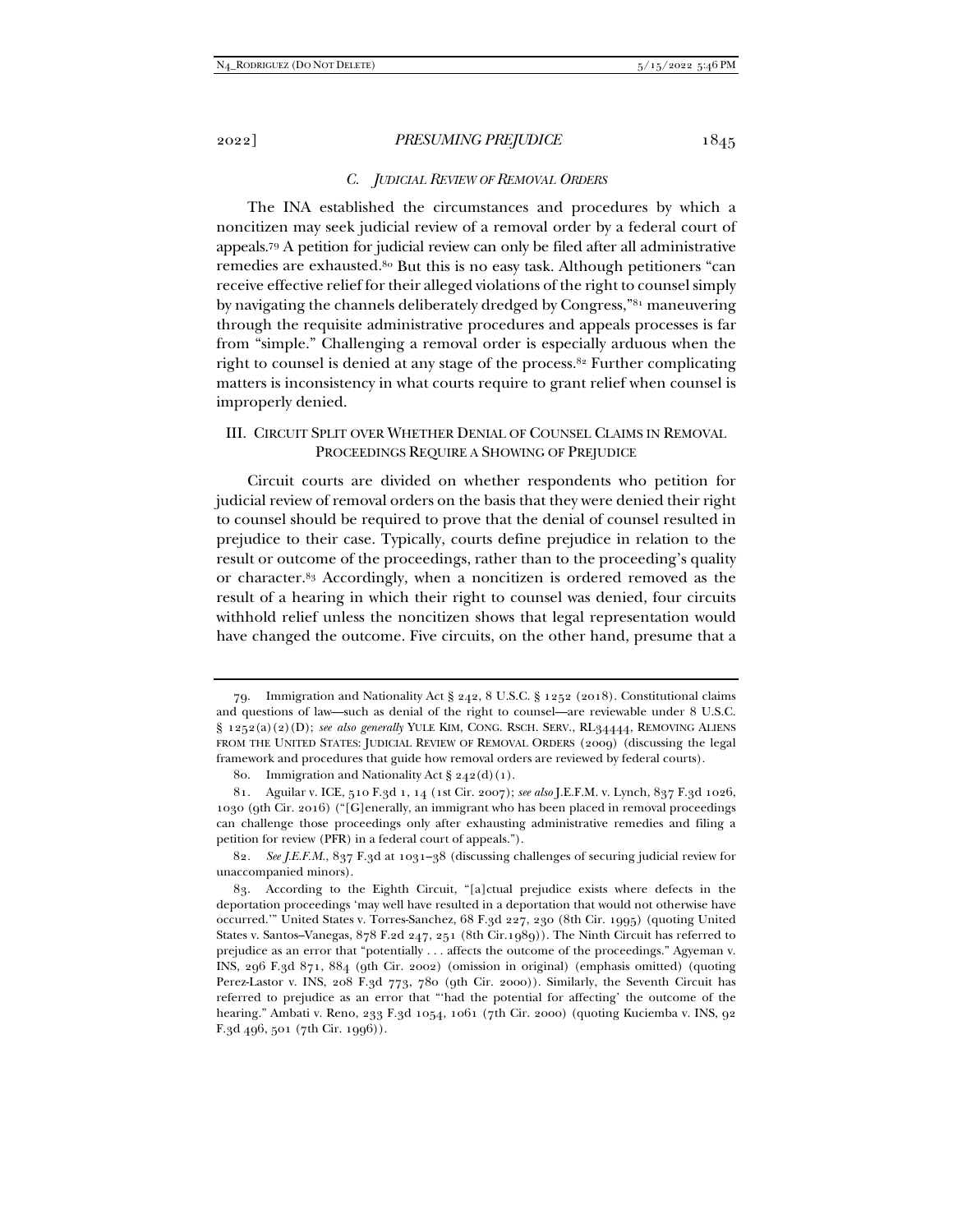violation of the right to counsel prejudices a noncitizen and their case, regardless of the outcome. In *Hernandez Lara*, the First Circuit acknowledged this split, but since prejudice was clearly established by the immigration judge's denial of Hernandez's right to counsel, the three-judge panel did not address the question directly.84 This marked one of the latest contributions to "an ongoing debate over 'the boundaries of prejudice' resulting from due process violations during removal proceedings."85 This Part reviews the arguments on both sides of the issue.

## *A. ARGUMENTS FOR PRESUMING PREJUDICE*

To date, the Second, Third, Seventh, Ninth, and D.C. Circuit Courts do not require a showing of prejudice for petitioners whose right to counsel was denied in removal proceedings. In his concurrence to *Hernandez Lara*, Judge Lipez concluded that the First Circuit should likewise recognize the significance of the statutory right to counsel and refrain from requiring a showing of prejudice when that right is denied.86 These Circuits base their reasoning on administrative and constitutional law, and they point to the denial of counsel as a statutory and regulatory violation of a fundamental right, the significant and immeasurable harm of its denial, and the need to allocate judicial resources efficiently.

# 1. Denial of Counsel Violates Regulations that Were Designed to Uphold a Fundamental Right

The Second, Third, and Ninth Circuits have concluded that it is inappropriate to require a showing of prejudice when the denial of counsel results from an agency's failure to follow a regulation that was designed to uphold a fundamental constitutional or statutory right. This position is grounded in the notions that an agency must comply with its own regulations and the "duty to enforce an agency regulation is most evident when compliance . . . is mandated by the Constitution or federal law."87

The Second Circuit has leaned heavily on administrative law principles when assessing denial of counsel claims. In *Montilla v. Immigration and Naturalization Service*, when the court found that an immigration judge had violated a regulation and, in so doing, denied a noncitizen's right to counsel, it drew on the *Accardi* Doctrine—which provides that an agency must follow its own rules—to demand "reversal irrespective of whether a new hearing

 <sup>84.</sup> *See* Hernandez Lara v. Barr, 962 F.3d 45, 56–57 (1st Cir. 2020).

 <sup>85.</sup> United States v. Reyes-Bonilla, 671 F.3d 1036, 1039 (9th Cir. 2012).

<sup>86</sup>*. Hernandez Lara*, 962 F.3d at 58 (Lipez, J., concurring) ("[W]e should join the majority of circuits by holding that a showing of prejudice is not required to succeed on a claim asserting a denial of the statutory right to counsel.").

 <sup>87.</sup> United States v. Caceres, 440 U.S. 741, 749 (1979).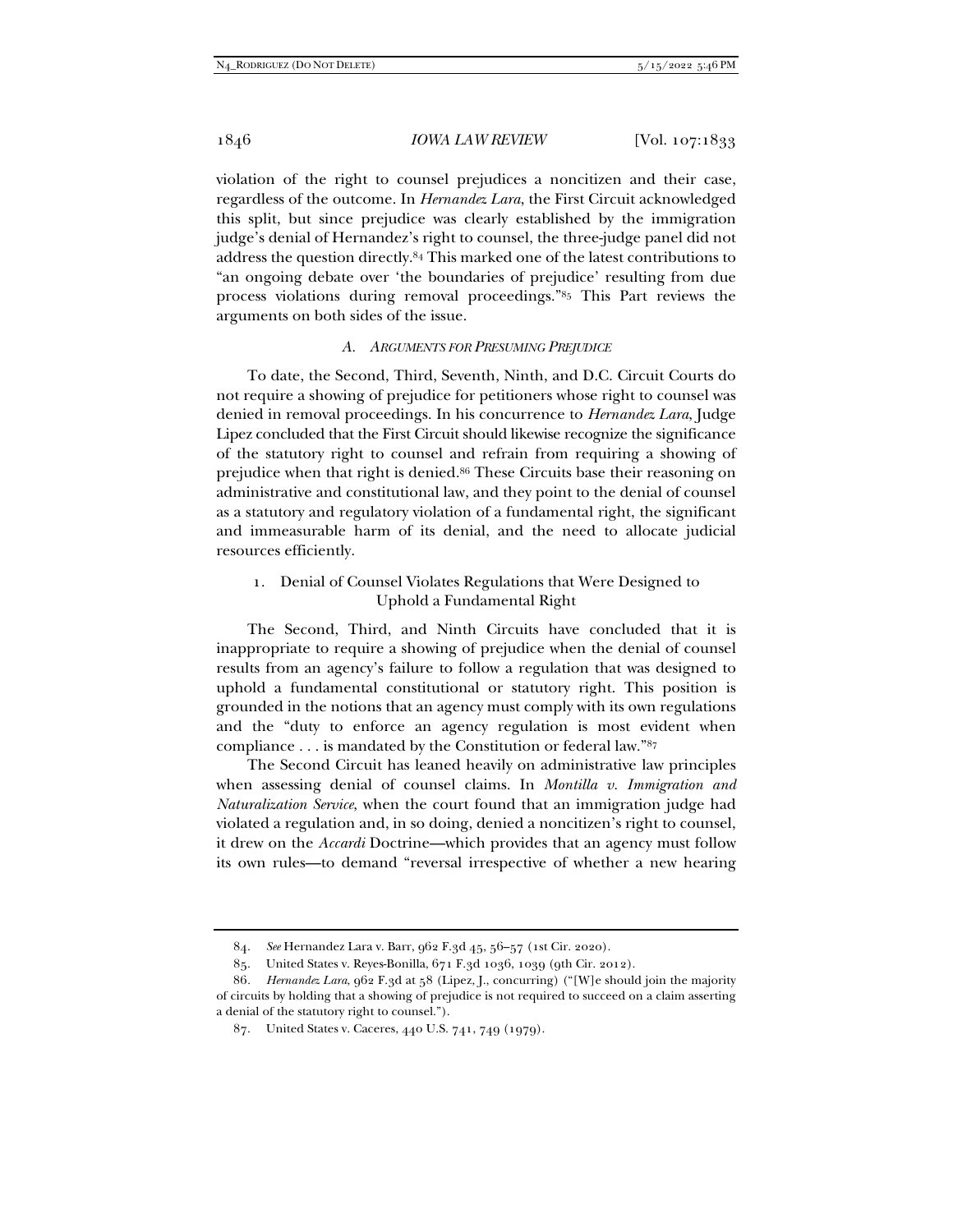would produce the same result."88 The court reasoned that a remand would encourage the immigration agency to comply with its own rules<sup>89</sup> and warned that "[c]areless observance by an agency of its own administrative processes weakens its effectiveness in the eyes of the public."90 Subsequently, in *Waldron v. Immigration and Naturalization Service*, the court held "that when a regulation is promulgated to protect a fundamental right derived from the Constitution or a federal statute, [like the right to counsel,] and the [immigration agency] fails to adhere to it, the challenged deportation proceeding is invalid and a remand to the agency is required."91 These cases have informed similar deliberations in other circuits.

For example, in *Leslie v. Attorney General of the United States*, when an immigration judge failed to advise a noncitizen in removal proceedings of available free legal services, the Third Circuit rejected the prejudice requirement because the regulation in question plainly "protects a [noncitizen's] right to counsel at removal hearings, which is manifestly a statutory right."92 The *Leslie* court held "that violations of regulations promulgated to protect fundamental statutory or constitutional rights need not be accompanied by a showing of prejudice to warrant judicial relief."93 It also justified its decision by noting that an agency's "[f]ailure to comply [with its own regulations] will merit invalidation of the challenged agency action without regard to whether the alleged violation has substantially prejudiced the complaining party."94

Similarly, in *Montes-Lopez v. Holder*, the Ninth Circuit distinguished denial of counsel claims from other due process violations, noting that they are "based not only on the Fifth Amendment's general right to a full and fair hearing, *but on the specific law and regulations that give [noncitizens] a right to be represented* by the attorney of their choice."95 Accordingly, when the Ninth Circuit found that a lower court incorrectly applied controlling law, it concluded

 <sup>88.</sup> Montilla v. INS, 926 F.2d 162, 170 (2d Cir. 1991); *see also* United States *ex rel.* Accardi v. Shaughnessy, 347 U.S. 260, 268 (1954), *superseded by statute*, Immigration and Nationality Act, § 241(a)(1)–(2), 8 U.S.C. § 1229(a)(1) (2018), *as recognized in* Dep't Homeland Sec. v. Thuraissigiam, 140 S. Ct. 1959 (2020) (overturning decision in which the BIA failed to follow its own regulations).

<sup>89</sup>*. See Montilla*, 926 F.2d at 170 ("[W]e must remand because Montilla's right to counsel was obviously affected by the failure of the immigration agency to comply with its own regulation. A lawyer might well have made a difference in the earlier proceeding—they usually do.").

<sup>90</sup>*. Id.* at 169*.*

 <sup>91.</sup> Waldron v. INS, 17 F.3d 511, 518 (2d Cir. 1994).

 <sup>92.</sup> Leslie v. Att'y Gen. of the U.S., 611 F.3d 171, 180 (3d Cir. 2010) (referring to 8 C.F.R.  $\S 1240.10(a)(2)-(3)(2010)$ .

<sup>93</sup>*. Id.* at 178.

<sup>94</sup>*. Id.* at 180.

 <sup>95.</sup> Montes-Lopez v. Holder, 694 F.3d 1085, 1092 (9th Cir. 2012) (emphasis added).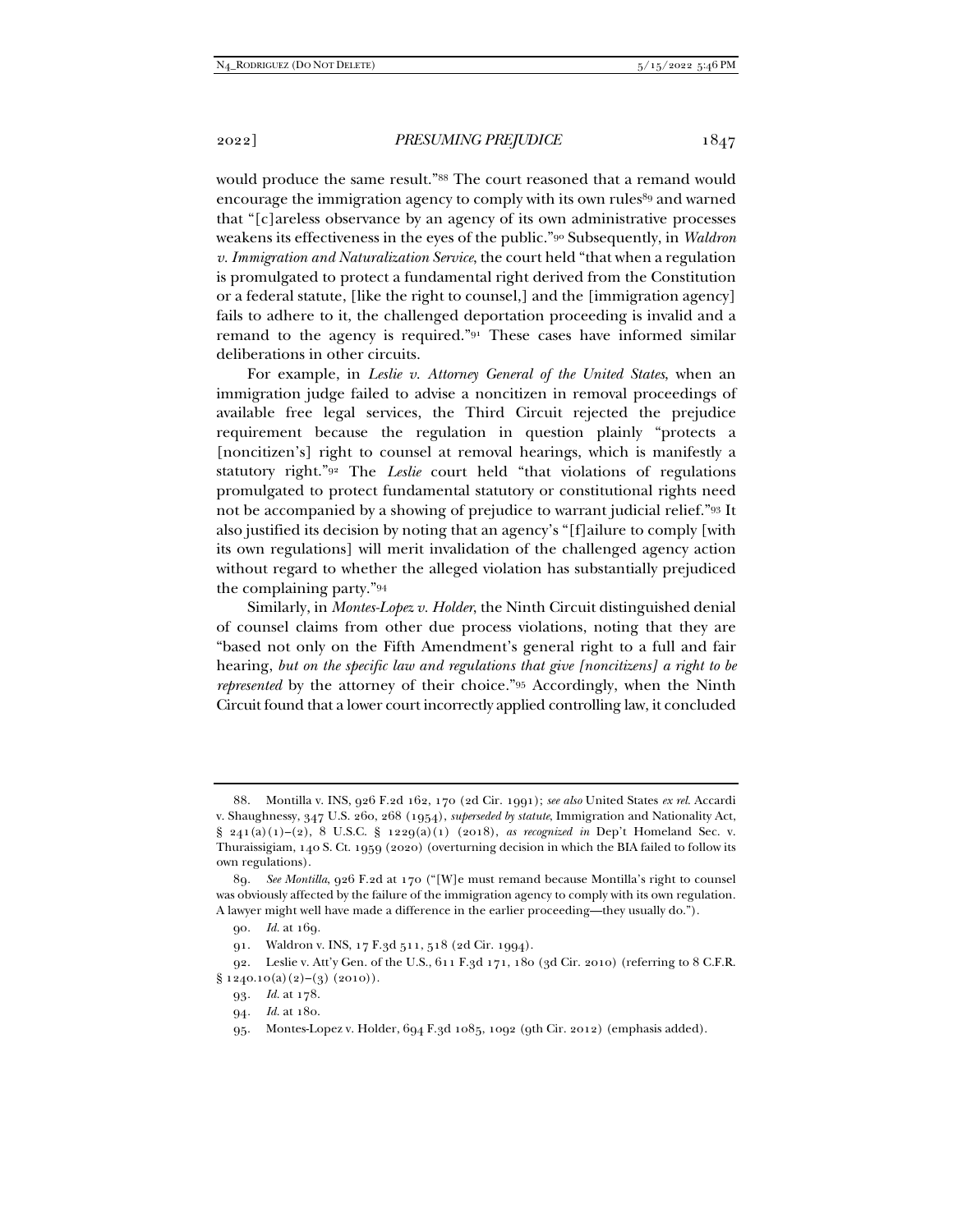that remand was appropriate, regardless of how the error affected the case outcome.96

These cases reflect the circuits' intent to hold agencies accountable for failing to follow their own regulations, regardless of the outcome, and particularly when those regulations relate to a fundamental statutory right.

2. Denial of Counsel Is Inherently Harmful and Incalculably Prejudicial

In declining to require a showing of prejudice in denial of counsel claims, the D.C., Seventh, and Ninth Circuits have reasoned that a violation of the right to counsel fundamentally affects the entire removal proceeding, making it impossible to calculate the prejudice and inappropriate to treat it as harmless error.97

In one of the first cases to broach this issue, the D.C. Circuit cautioned that "the doctrine of harmless error . . . must be used gingerly, if at all, when basic procedural rights are at stake."98 In *Yiu Fong Cheung v. Immigration and Naturalization Service*, the court reasoned "that some rights, like the assistance of counsel, are so basic to a fair trial that their infraction can never be treated as harmless error."99 Even if a removal order is inevitable, counsel can still provide advice about "where to be deported[,] . . . . seek more time for a voluntary departure, . . . make arrangements to process a claim for a preference, and for departure to another country . . . [and] arrange interim bail."100 Given the varied roles that counsel plays in removal proceedings, the D.C. Circuit concluded that it was "in the interest of justice to" refrain from requiring a showing of prejudice.101

In *Castaneda-Delgado v. Immigration and Naturalization Service*, the Seventh Circuit similarly concluded that "the right [of noncitizens] to be represented by counsel of their choice . . . is too important and fundamental a right to be circumscribed by a harmless error rule."102 It compared the denial of counsel

<sup>96</sup>*. See id.*

 <sup>97.</sup> In an unpublished opinion, the Eleventh Circuit also dipped a toe into this debate. After an immigration judge denied a noncitizen's request for a continuance to allow time for their counsel to appear, leaving the noncitizen without any legal assistance, and the judge made no effort to find out why counsel was delayed, the Eleventh Circuit noted that "[i]f this error were made in a criminal proceeding, it would *demand* reversal." Pennant v. U.S. Att'y Gen., 766 F. App'x 937, 941 (11th Cir. 2019) (emphasis added). Even the Fourth Circuit, which requires a showing of prejudice when counsel is denied, recognizes the inordinate challenges faced by noncitizens who lack representation in immigration proceedings and "deem[ed] it unreasonable and fundamentally unfair to expect *pro se* [noncitizens]—many of whom suffer from the effects of trauma and lack literacy, English proficiency, formal education, and relevant legal knowledge —to . . . fully appreciate which facts may be relevant to their claims." Quintero v. Garland, 998 F.3d 612, 632 (4th Cir. 2021). *See infra* text accompanying notes 129–30.

 <sup>98.</sup> Yiu Fong Cheung v. INS, 418 F.2d 460, 464 (D.C. Cir. 1969) (footnote omitted).

<sup>99</sup>*. Id.*

<sup>100.</sup> Id. (footnote omitted).

<sup>101</sup>*. Id.* at 465.

 <sup>102.</sup> Castaneda-Delgado v. INS, 525 F.2d 1295, 1300 (7th Cir. 1975).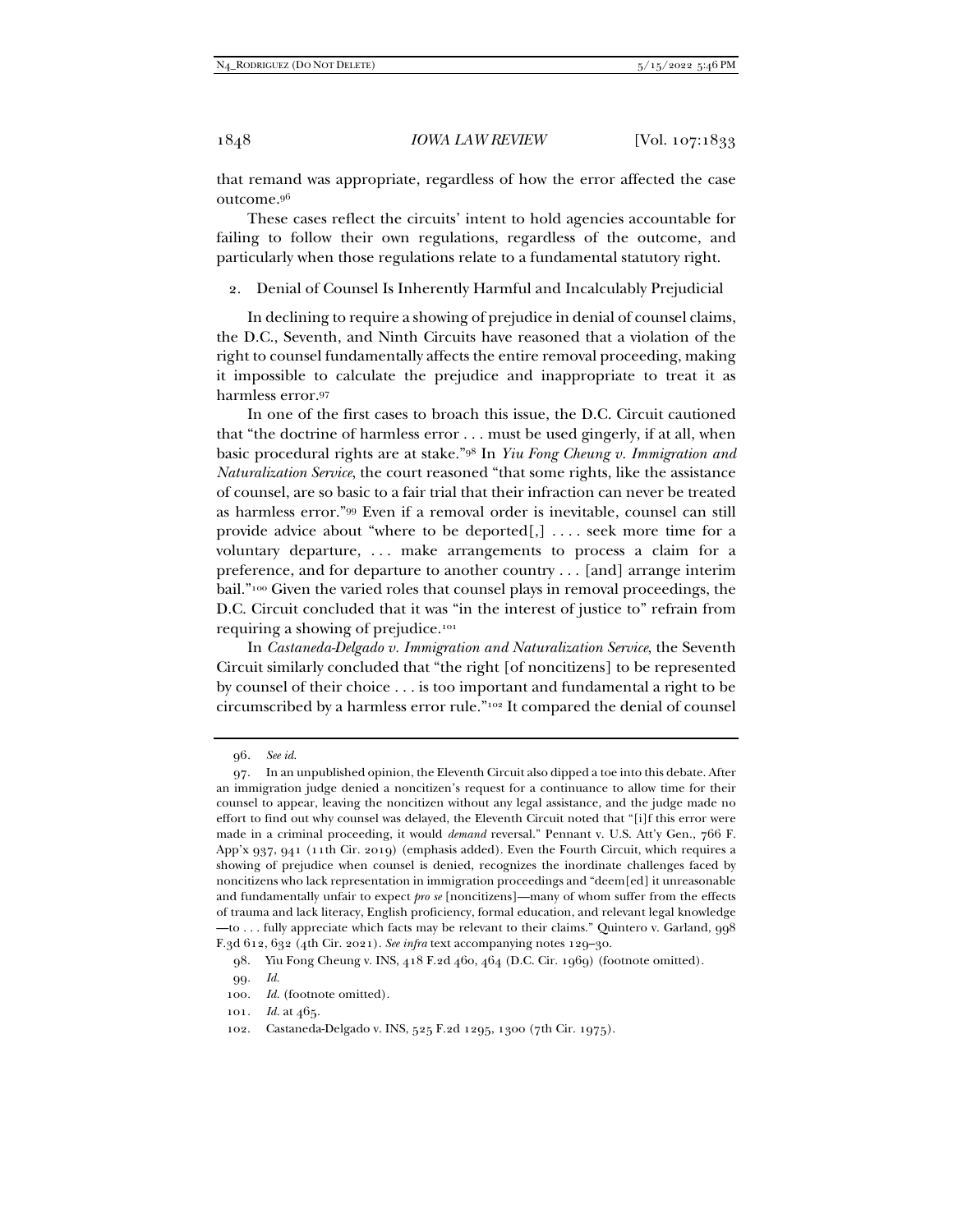in removal proceedings with the denial of counsel in criminal trials, arguing that it is as impossible to calculate prejudice when noncitizens are denied their right to counsel as when the Sixth Amendment right to counsel is denied to criminal defendants.103 The Ninth Circuit likewise refrained from requiring a showing of prejudice in *Montes-Lopez v. Holder* when it "concluded that denial of counsel in an immigration proceeding is serious enough to be reversible without a showing of error."<sup>104</sup> The court highlighted that even when counsel is not denied but "is so ineffective as to amount to a constructive denial of counsel, prejudice is presumed."105 When counsel is actually denied in removal proceedings, all facets of a case are affected, since "the absence of counsel can change [a noncitizen's] strategic decisions, prevent him or her from making potentially-meritorious legal arguments, and limit the evidence [they can] include in the record."<sup>106</sup> As such, the Ninth Circuit recognizes that the "denial of counsel more fundamentally affects the whole of a proceeding than ineffective assistance of counsel," and therefore, prejudice should be presumed.<sup>107</sup>

## 3. Judicial Economy Demands Abandoning Prejudice Requirement

The Second and Ninth Circuits have also suggested that a prejudice requirement is unnecessarily costly and inefficient in the context of denial of counsel claims. In *Montilla*, the Second Circuit urged that "the efficient use of scarce judicial resources" called for rejecting the prejudice test and that requiring it would unduly burden a reviewing court.108 Similarly, in *Montes-Lopez*, the Ninth Circuit suggested that it would be "impractical for courts to determine whether prejudice accompanied a particular denial of counsel."109 Judge Lipez underscored these concerns in *Hernandez Lara*, cautioning that "[i]n immigration proceedings, just as in criminal proceedings, prejudice from a denial of counsel is so likely 'that case-by-case inquiry into prejudice is not worth the cost.'"110

107*. Id.*

109*. Montes-Lopez*, 694 F.3d at 1092.

<sup>103</sup>*. See id.* at 1301–02. The court held that "[w]hen no lawyer appears to represent the defendant, and his request for legal representation is wholly denied, the proceedings are tainted from their roots, and there is no room for 'nice calculations as to the amount of prejudice' flowing from the denial." *Id.* at 1301 (quoting United States v. Robinson, 502 F.2d 894, 896 (7th Cir. 1974)).

 <sup>104.</sup> Montes-Lopez v. Holder, 694 F.3d 1085, 1093 (9th Cir. 2012).

<sup>105</sup>*. Id.* at 1092.

<sup>106</sup>*. Id.*

 <sup>108.</sup> Montilla v. INS, 926 F.2d 162, 169 (2d Cir. 1991).

 <sup>110.</sup> Hernandez Lara v. Barr, 962 F.3d 45, 59 (1st Cir. 2020) (Lipez, J., concurring) (quoting Strickland v. Washington, 466 U.S. 668, 692 (1984)).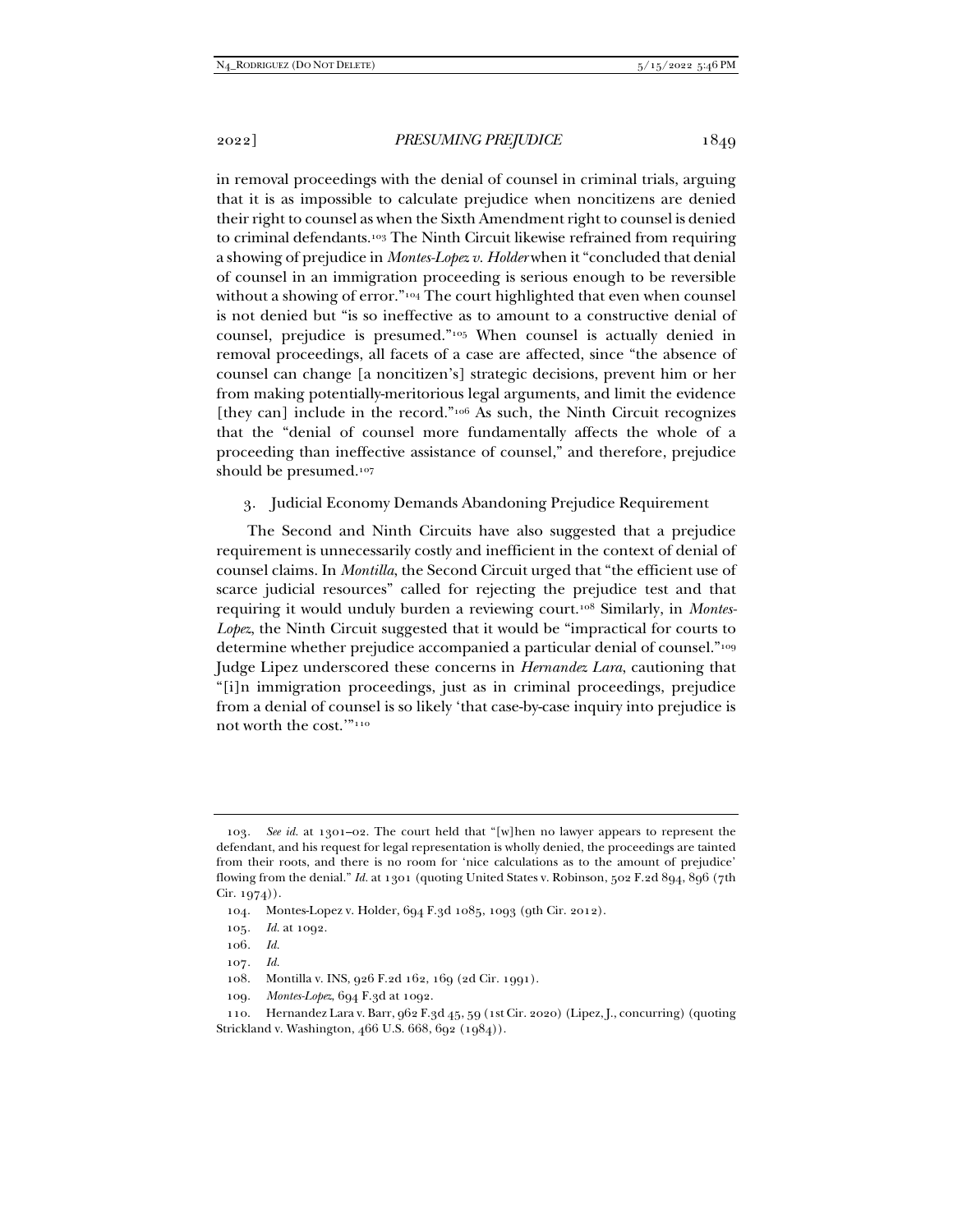## *B. ARGUMENTS IN FAVOR OF PREJUDICE REQUIREMENT*

To date, the Fourth, Fifth, Eighth, and Tenth Circuit Courts require a showing of prejudice to provide relief when the right to counsel is denied. In contrast with the majority of circuits, these four courts have primarily considered the denial of counsel in terms of due process, rather than as a statutory or regulatory violation. The case law from these circuits is sparse, however, and largely comprised of cases in which the courts did not find that the right to counsel was improperly denied, and prejudice was not a deciding factor. For example, in *Farrokhi v. Immigration and Naturalization Service,* the Fourth Circuit found that the right to counsel was not denied when Farrokhi chose to represent himself and explicitly waived his right to counsel.111 Although the court maintained that even if Farrokhi had not waived his right, "he would still have to demonstrate prejudice resulting from that decision" for a due process violation, this case did not offer the facts necessary to adequately consider the denial of counsel as a statutory violation.112 Likewise, in *Ogbemudia v. Immigration and Naturalization Service*, the Fifth Circuit found that an immigration judge's refusal to release Ogbemudia on bond did not deny his right to counsel or prevent him from obtaining representation. Although the court noted that "the absence of an attorney *may* create a due process violation if . . . there was substantial prejudice,"113 the facts in this case did not warrant further inquiry into whether a statutory right or regulation was violated, nor did the court elaborate on why a showing of prejudice should be required. In contrast, in *Njoroge v. Holder*, the Eighth Circuit assumed without deciding that the denial of a continuance to allow Njoroge's lawyer to be present might have violated the "statutory right to counsel."114 However, rather than analyze the denial as a statutory violation, the court proceeded directly to a due process analysis and denied the petition because it lacked a separate showing of prejudice.115 The court did not offer legal justification for the requirement, but simply cited an earlier Eighth Circuit case for the proposition that only "in *some* circumstances, depriving an alien of the right to counsel *may* rise to a due process violation," with prejudice as the determining factor.<sup>116</sup>

Meanwhile, in *Michelson v. Immigration and Naturalization Service*, where a noncitizen's complaint centered on the government's failure to appoint counsel for removal proceedings, the Tenth Circuit concluded that because

 <sup>111.</sup> Farrokhi v. INS, 900 F.2d 697, 701–02 (4th Cir. 1990).

<sup>112</sup>*. Id.* at 702 (citing Delgado-Corea v. INS., 804. F.2d 261, 263 (4th Cir. 1986)).

 <sup>113.</sup> Ogbemudia v. INS, 988 F.2d 595, 598 (5th Cir. 1993) (citing Patel v. INS, 803 F.2d 804, 807 (5th Cir. 1986)) (emphasis added).

 <sup>114.</sup> Njoroge v. Holder, 753 F.3d 809, 812 (8th Cir. 2014) (finding no denial of counsel when continuance to allow lawyer to be present was denied).

<sup>115</sup>*. See id.* Interestingly, in doing so, the court cites Eighth and Ninth Circuit cases in which the courts presumed prejudice in the face of other due process violations. *See infra* Section IV.B.

 <sup>116.</sup> United States v. Torres-Sanchez, 68 F.3d 227, 230 (8th Cir. 1995) (emphasis added).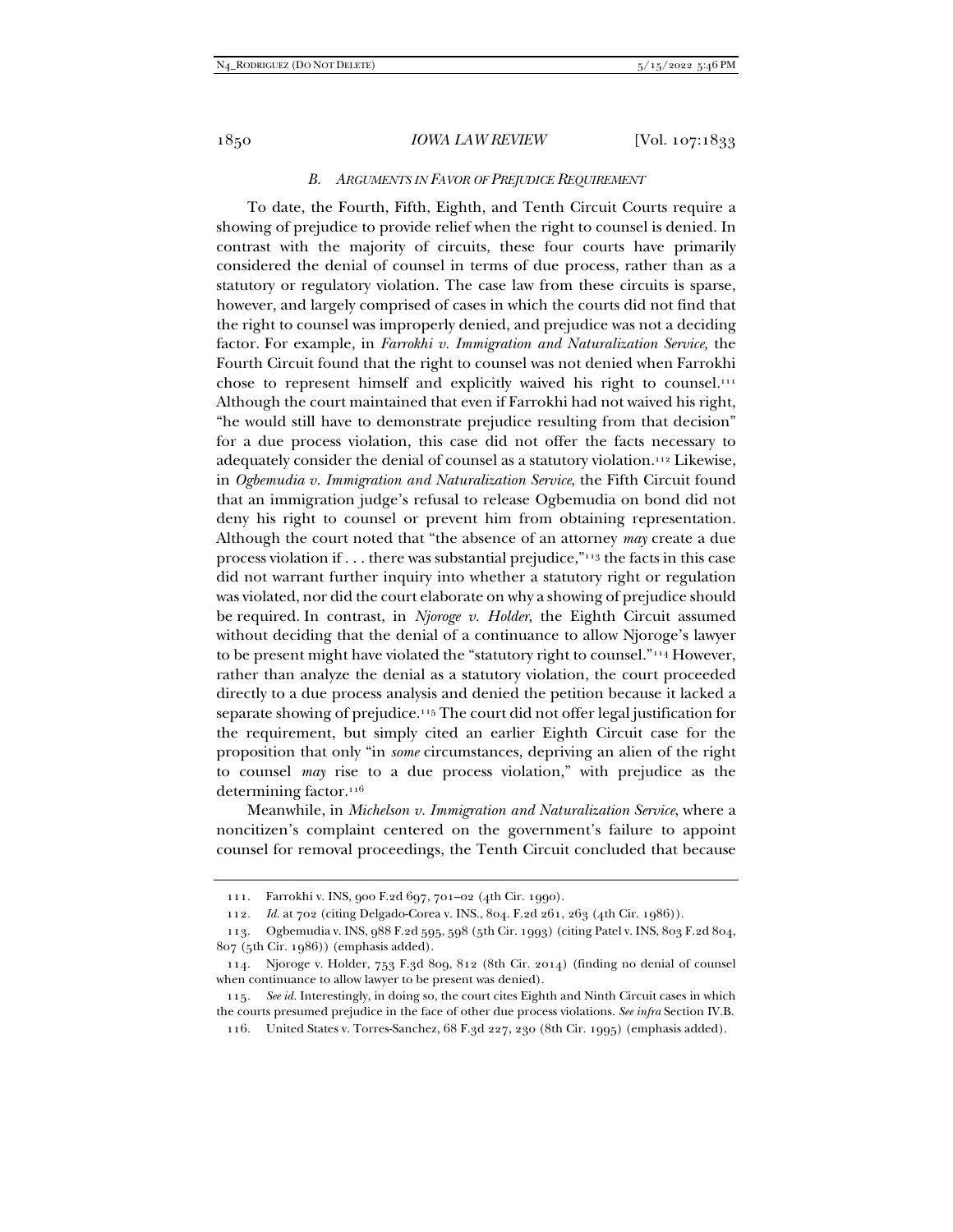there is no constitutional or statutory right to appointed counsel in removal proceedings, the claim lacked merit.117 Although the court acknowledged that noncitizens are entitled to due process in removal proceedings, it suggested that "before [it] may intervene based upon a lack of representation, petitioner must demonstrate prejudice which implicates the fundamental fairness of the proceeding."118

Thus, although these circuits maintain that a showing of prejudice is required for relief when assessing due process violations, the facts of these cases do not lend themselves to robust analysis or conclusions about statutory and regulatory violations of the right to counsel.

## IV. JUSTICE DEMANDS THAT CIRCUIT COURTS PRESUME PREJUDICE WHEN A NONCITIZEN IN REMOVAL PROCEEDINGS IS DENIED COUNSEL

Federal courts should adopt the reasoning of the majority of circuits and rule that prejudice is presumed when a noncitizen is denied their right to counsel in removal proceedings. Although "immigration laws are drafted in a way that makes uniformity an unrealistic aspiration," federal courts can and should engage in consistent legal analysis when reviewing how these immigration laws and regulations are applied by immigration courts and the BIA.119 In the context of denial of counsel claims, the inconsistency and lack of precision in courts' analyses concerning prejudice confounds rather than clarifies the nature of this fundamental right.120 This Part contributes five additional considerations to support the argument that when counsel is denied, reviewing courts should presume prejudice.

## *A. CIRCUITS THAT REVIEW THE MOST REMOVAL CASES SHOULD BE GIVEN DEFERENCE*

The circuit courts that do not require a showing of prejudice when counsel is denied deserve deference because they are responsible for the lion's share of judicial review of removal cases. During the 12-month period that ended in March 2020, the Second, Third, Seventh, Ninth, and D.C. Circuits collectively reviewed and terminated approximately 73 percent of the administrative appeals before U.S. Courts of Appeals,121 where 86 percent of

 <sup>117.</sup> Michelson v. INS, 897 F.2d 465, 467 (10th Cir. 1990).

<sup>118</sup>*. Id.* at 468.

 <sup>119.</sup> Cristina M. Rodríguez, *Uniformity and Integrity in Immigration Law: Lessons from the Decisions of Justice (and Judge) Sotomayor*, 123 YALE L.J.F. 499, 522 (2014).

 <sup>120.</sup> Inconsistency and arbitrary decision-making have also been a feature of asylum adjudications, with at least one study indicating that the adjudicator's identity can affect the likelihood of being granted asylum. *See id.* at 518 & n.75 (citing Jaya Ramji-Nogales, Andrew I. Schoenholtz & Philip G. Schrag, *Refugee Roulette: Disparities in Asylum Adjudication*, 60 STAN. L. REV. 295, 296 (2007)).

 <sup>121.</sup> *See* U.S.CTS., U.S.COURTS OF APPEALS––CASES COMMENCED,TERMINATED, AND PENDING, BY CIRCUIT AND NATURE OF PROCEEDING, DURING THE 12-MONTH PERIOD ENDING MARCH 31, 2020 (2020) [hereinafter U.S. COURTS OF APPEALS], https://www.uscourts.gov/file/28127/download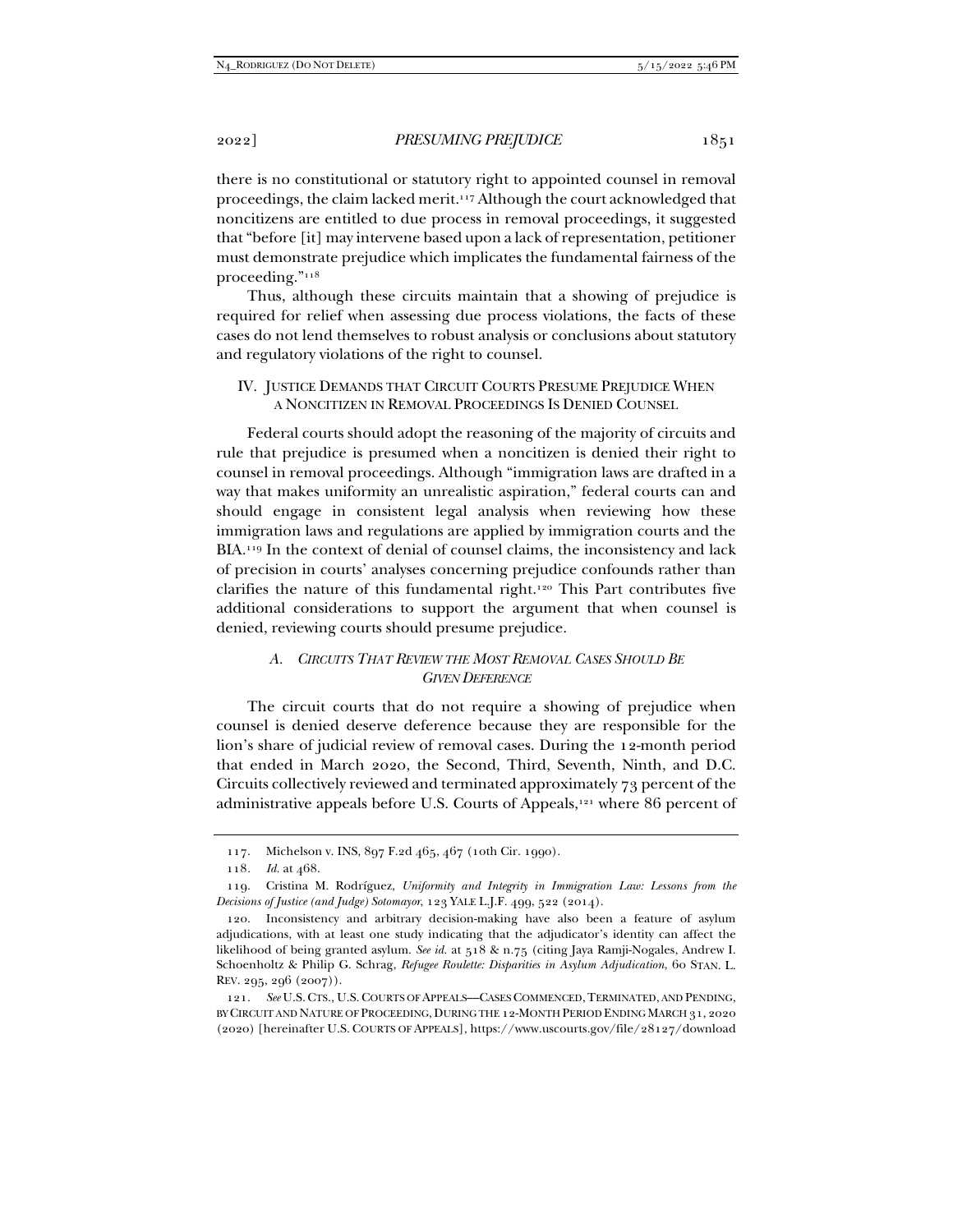the administrative appeals were from the BIA.122 In contrast, the Fourth, Fifth, Eighth, and Tenth Circuits collectively terminated only 16 percent.123 The majority circuits are in the best position to compare removal cases with and without counsel, to evaluate the power of representation, and to analyze the inherent prejudice of its denial.

## *B. FEDERAL COURTS PRESUME PREJUDICE IN ANALOGOUS CONTEXTS*

When reviewing other types of due process violations and denial of counsel claims, federal courts routinely presume prejudice. In doing so, courts apply reasoning that would justify a similar presumption when counsel is denied in removal proceedings.

Most on point is the Supreme Court's recognition that prejudice can be presumed in cases where the right to counsel under the Sixth Amendment is completely or effectively denied.124 In *United States v. Gonzalez-Lopez*, the Court further expanded the scope of this presumption, concluding that even when a defendant is deprived of the right to counsel *of their choice*, "[n]o additional showing of prejudice is required."125 It reasoned that this "erroneous deprivation" has "consequences that are necessarily unquantifiable and indeterminate"126 and "bears directly on the 'framework within which the trial proceeds,'—or indeed on whether it proceeds at all."127 In addition, several circuit courts presume prejudice when an immigration judge fails to assist a *pro se* noncitizen to develop the record for their immigration case.<sup>128</sup> The Fourth Circuit reasons that this kind of "error is likely to hamper the ability of the reviewing court to assess whether and how the applicant was prejudiced," making it nearly impossible to calculate the harm.129 Likewise, when an immigration judge's similar "error potentially affected the outcome of the proceedings," the Ninth Circuit opted to presume prejudice rather than require the noncitizen to "produce a record that does not exist" in order to prove it.<sup>130</sup>

- 125. United States v. Gonzalez-Lopez, 548 U.S. 140, 146 (2006).
- 126*. Id.* at 150 (quoting Sullivan v. Louisiana, 508 U.S. 275, 282 (1993)).
- 127*. Id.* (citation omitted) (quoting Arizona v. Fulminante, 499 U.S. 279, 310 (1991)).
- 128*. See, e.g.*, Quintero v. Garland, 998 F.3d 612, 642 (4th Cir. 2021); Al Khouri v. Ashcroft, 362 F.3d 461, 467 (8th Cir. 2004); Agyeman v. INS, 296 F.3d 871, 885 (9th Cir. 2002).

<sup>[</sup>https://perma.cc/BX8K-2KMG] (showing 5,969 total Administrative Agency Appeals terminated by the Circuit Courts, with 398 in D.C. Circuit, 633 in Second Circuit, 340 in Third Circuit, 100 in Seventh Circuit, and 2,866 in Ninth Circuit).

<sup>122</sup>*. Federal Judicial Caseload Statistics 2020*, U.S. CTS. (2020), https://www.uscourts.gov /statistics-reports/federal-judicial-caseload-statistics-2020 [https://perma.cc/T6ED-M7CA].

 <sup>123.</sup> U.S. COURTS OF APPEALS, *supra* note 121 (showing 5,969 total Administrative Agency Appeals terminated by the Circuit Courts, with 203 in Fourth Circuit, 483 in Fifth Circuit, 152 in Eighth Circuit, and 110 in Tenth Circuit).

 <sup>124.</sup> United States v. Cronic, 466 U.S. 648, 658–62 (1984).

<sup>129</sup>*. Quintero*, 998 F.3d at 643.

<sup>130</sup>*. Agyeman*, 296 F.3d at 885.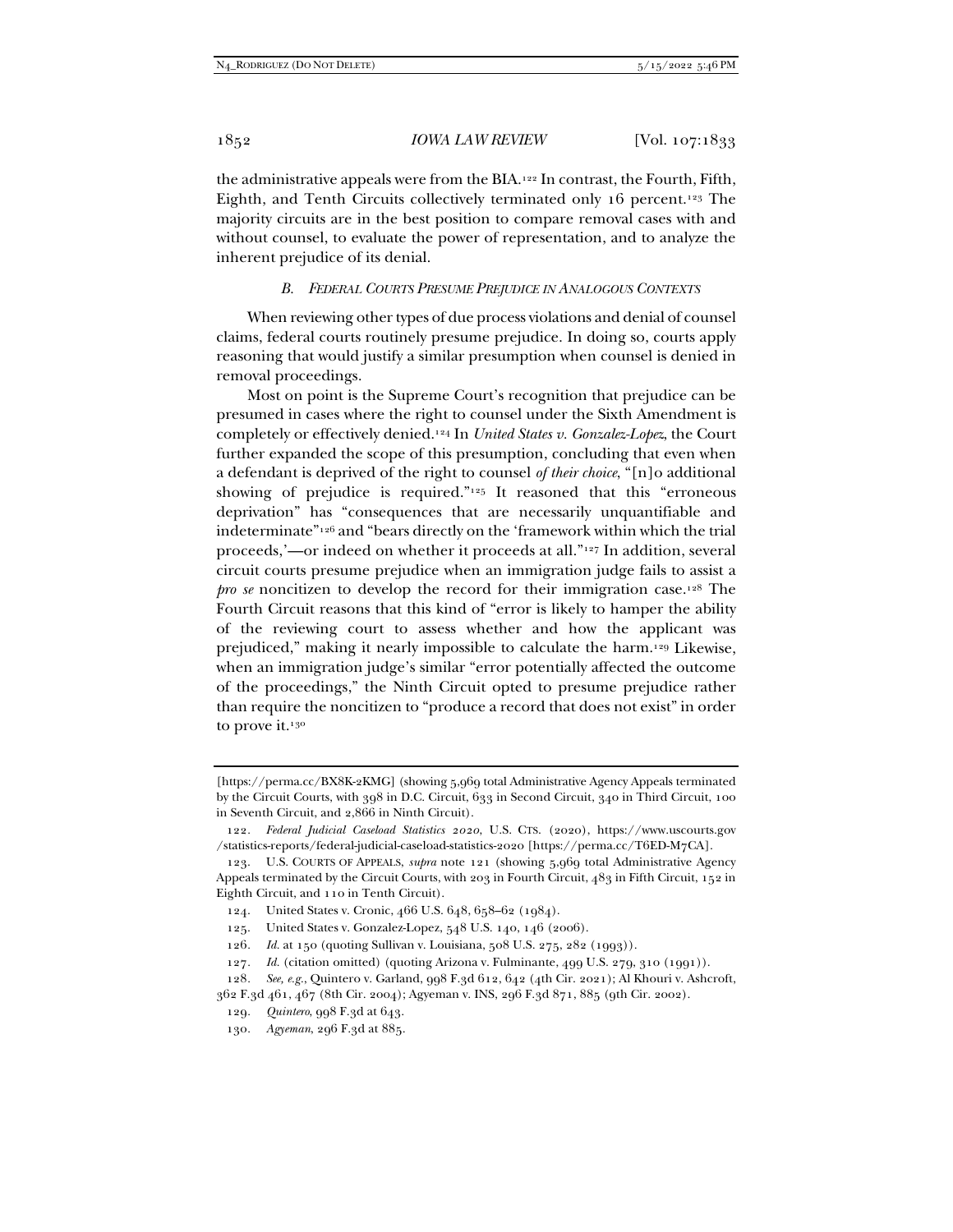In removal proceedings, the presence of counsel influences every aspect of the case and its outcomes. Courts should therefore apply the same reasoning as they do when presuming prejudice in the face of due process violations in other contexts.

## *C. PUBLIC INCREASINGLY DEMANDS GOVERNMENT-APPOINTED RIGHT TO COUNSEL*

Efforts within Congress and public sentiment reflect increased demand for publicly funded counsel for noncitizens in removal proceedings and recognition of its critical role in ensuring due process. In March 2021, Senator Gillibrand of New York reintroduced the Funding Attorneys for Indigent Removal ("FAIR") Proceedings Act, which would guarantee publicly funded counsel during removal proceedings for children and other vulnerable groups.131 This bill, cosponsored by nine senators and endorsed by nearly 100 immigrant advocacy organizations, reflects an emerging consensus that representation is crucial for ensuring that removal proceedings adhere to due process.132 Indeed, 67 percent of people in the United States—across demographic groups and political parties—support government-funded representation for noncitizens in removal proceedings,133 and 75 percent support the same for unaccompanied children.<sup>134</sup>

The White House and various members of Congress have also urged significant budgetary allocations to improve access to counsel in immigration proceedings. The Biden-Harris administration "request[ed] \$15 million to provide representation to [noncitizen] families and vulnerable individuals" and "\$23 million . . . [for] legal orientation programs" for the 2022 fiscal year budget.135 In addition, 48 Representatives requested \$75 million for legal

 <sup>131.</sup> FAIR Proceeding Act, S. 901, 117th Cong. (2021).

 <sup>132.</sup> *See* Press Release, Kirsten Gillibrand, U.S. Sen. for New York, Gillibrand Introduces Bill to Guarantee Access to Counsel for Children During Immigration Removal Proceedings (Mar. 23, 2021), https://www.gillibrand.senate.gov/news/press/release/gillibrand-introduces-bill-to-gu arantee-access-to-counsel-for-children-during-immigration-removal-proceedings [https://perma.cc  $/C<sub>7</sub>MV-S6NY$ ].

<sup>133.</sup> See VERA INST. OF JUST., PUBLIC SUPPORT IN THE UNITED STATES FOR GOVERNMENT-FUNDED ATTORNEYS IN IMMIGRATION COURT 1 (2021), https://www.vera.org/downloads/Publi cations/taking-the-pulse-national-polling-v2.pdf [https://perma.cc/L4QH-BZFR].

<sup>134</sup>*. National Polling Finds Overwhelming Public Support for Ensuring Legal Representation of Unaccompanied Children*, KIND (Nov. 3, 2021), https://supportkind.org/resources/nationalpolling-finds-overwhelming-public-support-for-ensuring-legal-representation-of-unaccompaniedchildren [https://perma.cc/DC8T-73DS].

 <sup>135.</sup> Press Release, The White House, FACT SHEET: The Biden Administration Blueprint for a Fair, Orderly and Humane Immigration System (July 27, 2021), https://www.whitehouse. gov/briefing-room/statements-releases/2021/07/27/fact-sheet-the-biden-administration-bluep rint-for-a-fair-orderly-and-humane-immigration-system [https://perma.cc/863X-E2YS].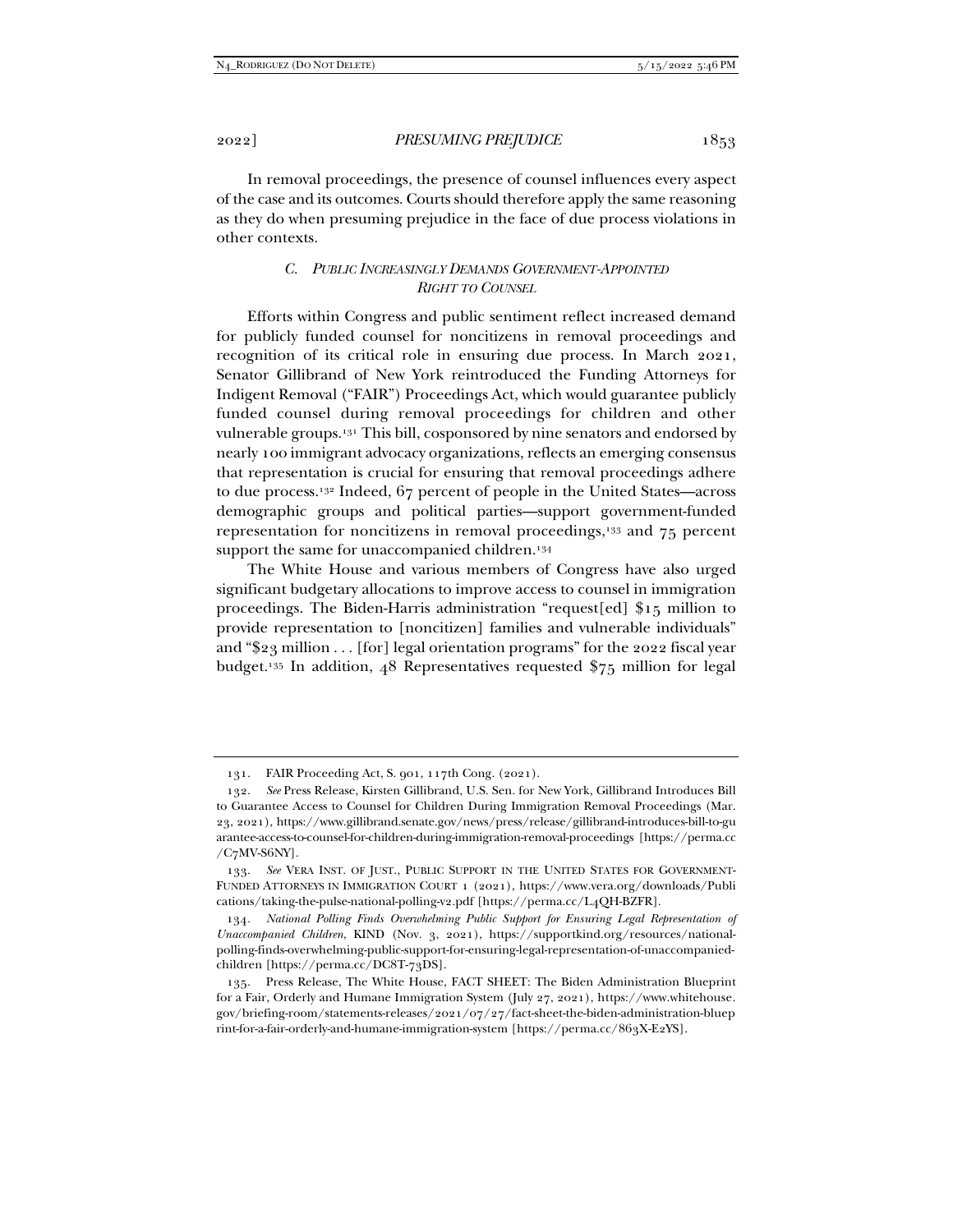representation for noncitizens in removal proceedings<sup>136</sup> and 20 Senators requested \$500 million for programming related to increasing legal representation for vulnerable populations.137

Civil society groups have also demanded more resources to meet the need for counsel in removal proceedings. In November 2021, 118 bar associations and organizations that provide legal representation to noncitizens urged Congress to allocate funding for appointed counsel. In their demand, these groups noted "the exceptionally complex nature of immigration law, the fact that it is nearly impossible for immigrants to navigate our complex immigration system without the assistance of an attorney, and the potentially severe consequences associated with deportation."138

# *D. LOCAL AND STATE JURISDICTIONS RECOGNIZE THE RIGHT TO APPOINTED COUNSEL IN REMOVAL PROCEEDINGS*

Many state and local jurisdictions have also endorsed the right to appointed counsel for noncitizens in removal proceedings to address the stark gap between the supply and demand for legal representation. Although there is not yet a federal right to appointed counsel in removal proceedings, "[i]n any other context, the enormous liberty interests at stake, the adversarial framework of the immigration court system, the complexity of the law, and the extreme imbalance of power would almost certainly lead to case law providing for the right to assigned counsel."139 Many jurisdictions are filling the void with city- and state-wide programs that provide indigent noncitizens with representation. The New York Immigrant Family Unity Project was the first and remains the largest of these programs that provide legal representation to detained and otherwise unrepresented noncitizens facing removal.140 Similar efforts have launched across the country, such that as of

<sup>136</sup>*. Members of Congress Send Letter Supporting Funding for Providing Legal Representation to Individuals in Removal Proceedings*, AM. IMMIGR. LAWS. ASS'N (Apr. 28, 2021), https://www.aila.org /infonet/members-of-congress-urge-support-for-funding [https://perma.cc/YW3P-J4R9].

<sup>137</sup>*. See Senators Request \$200 Million for Services Within EOIR to Provide Legal Representation to Vulnerable Individuals*, AM. IMMIGR. LAWS. ASS'N (May 6, 2021), https://www.aila.org/infonet /senators-request-200-million-for-services-within [https://perma.cc/3QVV-AFFJ]; *Senators Urge \$300 Million in Funding for Legal Services for Unaccompanied Children*, AM. IMMIGR. LAWS. ASS'N (May 6, 2021), https://www.aila.org/infonet/senators-urge-300-million-in-funding-for-legal [https:// perma.cc/9ASU-ZXZH].

<sup>138</sup>*. AILA and Partners Urge Congress to Provide Funding for Appointed Counsel for Individuals Facing Removal*, AM.IMMIGR. LAWS. ASS'N (Nov. 17, 2021), https://www.aila.org/advo-media/ailacorrespondence/2021/aila-and-partners-urge-congress-to-provide [https://perma.cc/S5R3-KPDT].

 <sup>139.</sup> Matt Adams, *Advancing the "Right" to Counsel in Removal Proceedings*, 9 SEATTLE J. FOR SOC. JUST. 169, 175 (2010).

<sup>140</sup>*. The New York Immigrant Family Unity Project*, VERA INST. JUST. (2022), https://www.vera.org /projects/new-york-immigrant-family-unity-project/learn-more [https://perma.cc/A8LY-GMF7] ("Since 2017, NYIFUP provides legal representation to every detained and unrepresented immigrant in the state of New York whose income does not exceed 200 percent of the federal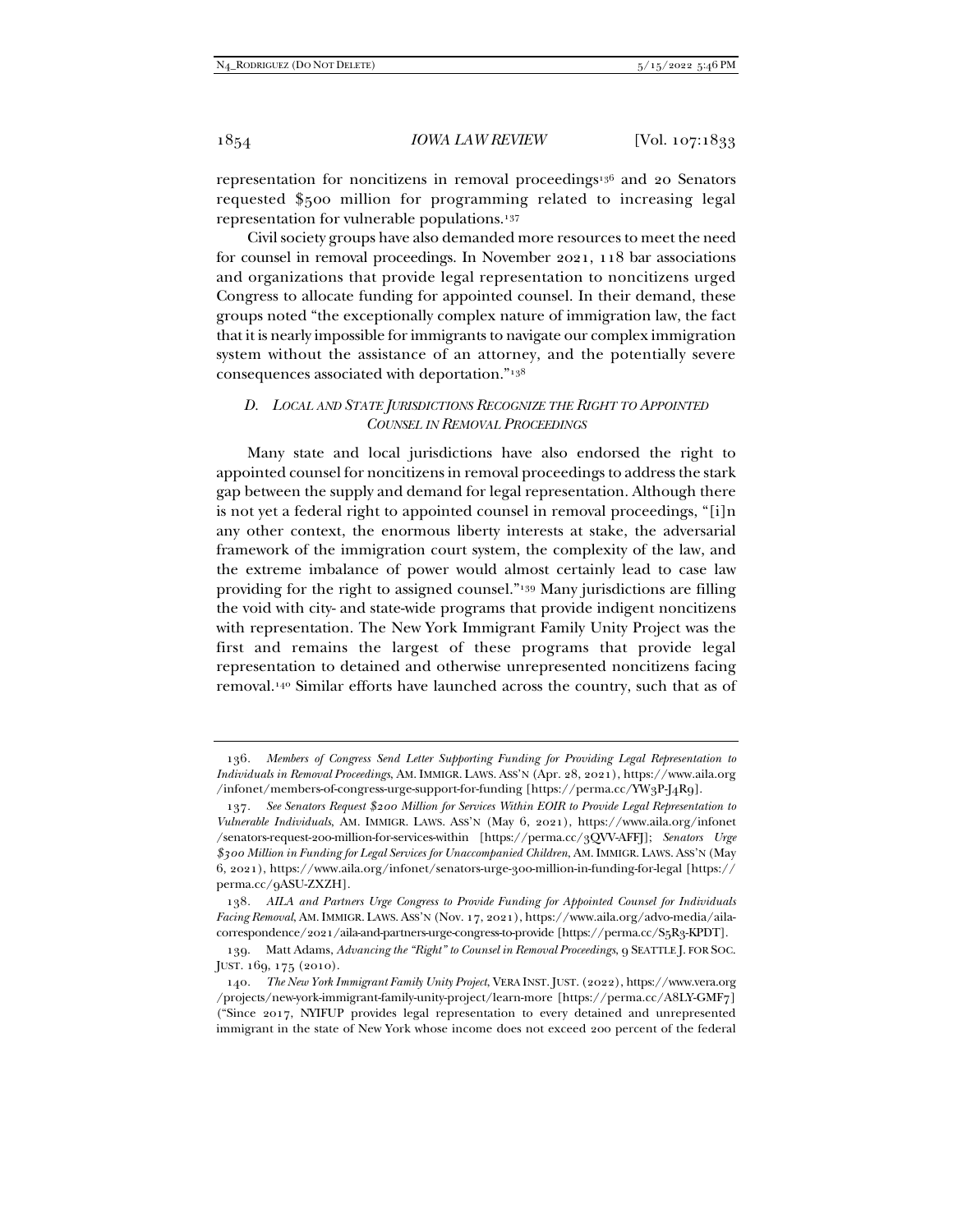June 2021 "more than 50 jurisdictions across 21 states" were funding similar programs to guarantee legal counsel for noncitizens in removal proceedings.141 The success of these initiatives is well documented<sup>142</sup> and should inform similar efforts at the national level.143

## *E. AN IRREBUTTABLE PRESUMPTION OF PREJUDICE WOULD PROMOTE EQUITABLE ENFORCEMENT OF THE FUNDAMENTAL RIGHT TO COUNSEL*

Presuming prejudice when a noncitizen is denied their right to counsel in removal proceedings would advance equal access to justice. The right to counsel is not premised on the strength of a noncitizen's case. Therefore, relief when counsel is denied should not hinge on their ability to detail how the denial affected the case's outcome. Not only is this inquiry irrelevant to whether a fundamental right was denied but, given the crushing caseloads and backlogs facing immigration courts,<sup>144</sup> it is also untenable, unjust, and inefficient to expect immigration judges to discern all arguments and actions that counsel could have pursued. Instead, the presumption of prejudice in these instances should be irrebuttable and allow courts to target limited resources toward guaranteeing one of the most fundamental rights, rather than excusing its denial.

## V. CONCLUSION

Federal courts should grant relief to noncitizens when they are denied their right to counsel in removal proceedings regardless of whether they can prove that representation would have affected the outcome of their case. The Second, Third, Seventh, Ninth, and D.C. Circuits are correct to recognize the statutory and regulatory character of the right to counsel, adhere to the administrative principle that agencies are bound to comply with their own

poverty guidelines. Representation is also provided for all detained New York City residents whose cases are heard in New Jersey.").

<sup>141</sup>*. SAFE Initiative*, VERA INST. JUST. (2022), https://www.vera.org/initiatives/safe-initiative [https://perma.cc/JN3S-WK2H].

<sup>142</sup>*. See generally Rising to the Moment: Advancing the National Movement for Universal Representation*, VERA INST. OF JUST. (Dec. 2020), https://www.vera.org/publications/rising-to-themoment-for-universal-representation [https://perma.cc/HK8G-VLLZ] (assessing the first three years of the SAFE Initiative, which aims to ensure that all noncitizens facing detention and deportation have access to legal representation); JENNIFER STAVE ET AL., VERA INST. OF JUST., EVALUATION OF THE NEW YORK IMMIGRANT FAMILY UNITY PROJECT: ASSESSING THE IMPACT OF LEGAL REPRESENTATION ON FAMILY AND COMMUNITY UNITY (Nov. 2017) (finding that New York Immigrant Family Unity Project improved the likelihood of successful immigration court outcomes for low income noncitizens facing removal, preserved family unity, improved fairness and the administration of justice, and contributed to federal, state, and local tax revenue).

 <sup>143.</sup> *See* Nicole Narea, *New York Gave Every Detained Immigrant a Lawyer. It Could Serve as a National Model*, VOX (June 9, 2021, 8:00 AM), https://www.vox.com/policy-and-politics/2246 3009/biden-new-york-immigrant-access-lawyer-court [https://perma.cc/FS33-X3LZ].

<sup>144</sup>*. See Immigration Court Backlog Tool*, TRAC: IMMIGR. (Feb. 2022), https://trac.syr.edu/php tools/immigration/court\_backlog [https://perma.cc/8MLZ-UNLQ].